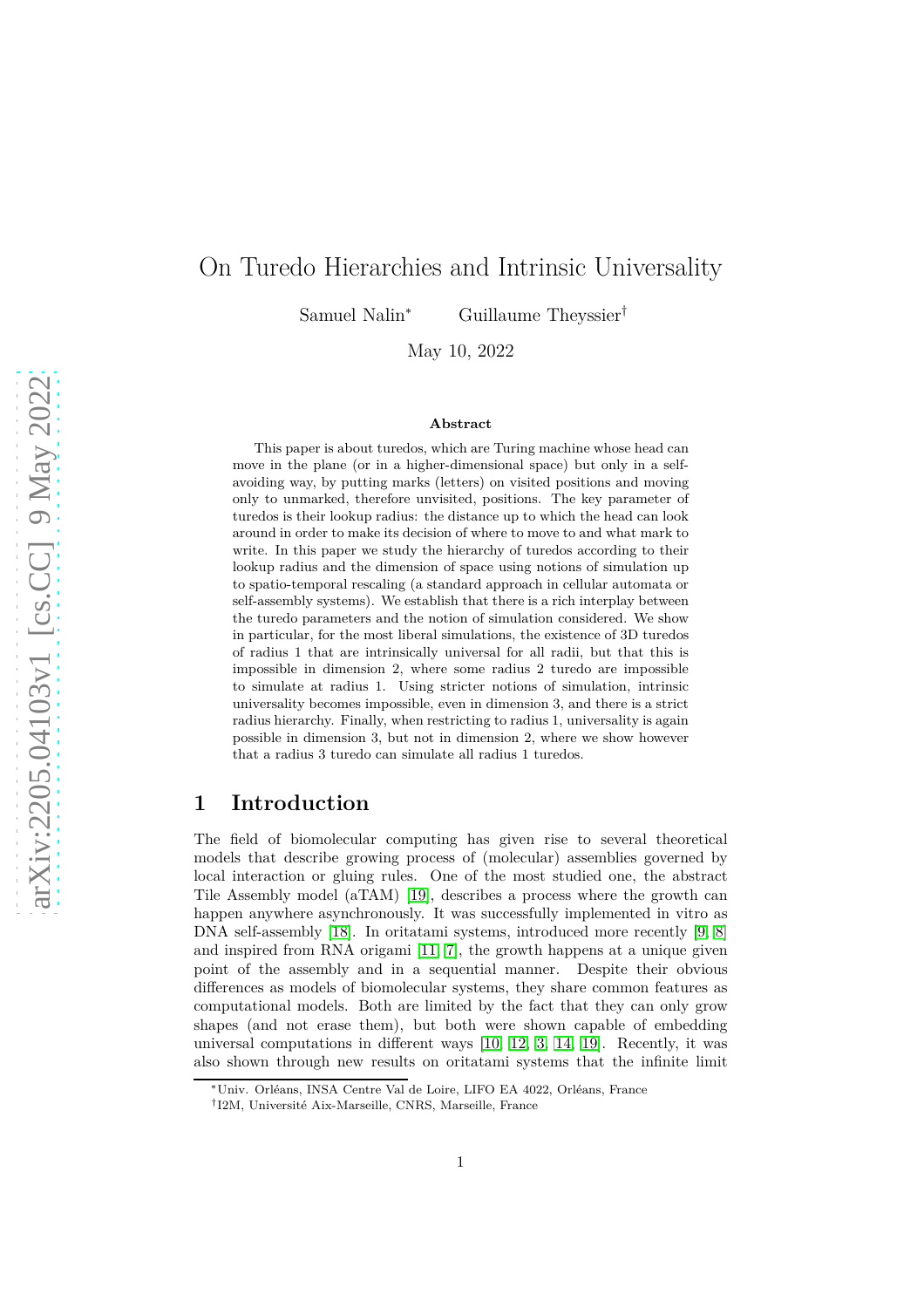shapes both models can generate from finite seeds have the same computational complexity and the same possible densities of occupied position in the plane [\[17\]](#page-21-2). The key ingredients of these new results were, on one hand, the introduction of a new model, called *turedos*, which abstracts away low level details of oritatami systems and is easier to program, and on the other hand, a proof that oritatami systems can simulate a large family of turedos. This underlines the interest of turedos but also the surprising capabilities of models of sequential growth process in the plane. The present work is entirely focused on the turedo model and aims at better understanding its limitations and its expressive power as a growth process and computational model.

**Turedos.** Intuitively, a turedo is a Turing machine whose head can move in the plane or in the 3-dimensional space but only in a self-avoiding way, *i.e.* without going back to a previously visited position. More precisely, the turedo's head can only move to empty or unmarked positions, and it must put a mark on each visited position when leaving it. The key ingredient of a turedo, and what makes its main computational power, is its *lookup radius*: when deciding a move and what mark to put on the visited position, the turedo has access to the local configuration of marks around its position, up to some finite distance. Like any Turing machine, a turedo also has a set of internal head states. Without entering into details, an oritatami system consists of a "molecule" made of "beads" that can attract each other. The molecule grows at each step following a periodic bead sequence and folds as follows: the  $\delta$  most recently produced beads are free to move around to look for the position that maximizes the number of bonds they can make with each other ; then the first (oldest) bead among the  $\delta$  most recent ones is fixed according to that position, a new free bead is added and the process iterates. This behavior can be realized in a turedo of radius  $\delta + 1$ . The main result of [\[17\]](#page-21-2) is that oritatami of delay 3 can simulate turedos of radius 1. In fact, turedos also naturally capture variants of oritatami systems: for instance, one can imagine negative (repulsive) bonds in the process of maximizing gluing strength, or add local rules forbidding two bead type to be neighbor of each other. Therefore negative results on turedos become negative results on oritatami systems, but also potential variants of them.

**Simulations and universality.** The main question we address here is how the capabilities of turedos change with their radius and what is the role of the dimension of space. We are interested in qualitative differences and don't compare turedos move by move and cell by cell. We rather use a notion of simulation allowing spatio-temporal rescaling, similar to the one used in cellular automata  $[4, 1]$  $[4, 1]$ , in aTAM  $[6, 5, 16]$  $[6, 5, 16]$  $[6, 5, 16]$  or in the simulation result of turedo by oritatamis [\[17\]](#page-21-2). Intuitively a cell can be simulated by a block of cells, and a step by a finite number of steps. We are naturally interested by hierarchy results (existence of turedos that can't be simulated by lower radius ones), or on the contrary by universality results (existence of turedos that can simulate all turedos or a large class of them). For instance, the existence of intrinsically universal systems in the aTAM model was much studied and it was shown that it crucially depends on natural parameters of the model [\[6,](#page-19-3) [16,](#page-20-7) [5,](#page-19-4) [13\]](#page-20-8). However, as natural as it might seem, a formal notion of simulation is never a neutral choice when tackling these questions [\[1,](#page-19-2) [4,](#page-19-1) [2\]](#page-19-5). Thus, in addition to the parameters of the turedo model we also study the influence of the notion of simulation itself. For this we identify various ingredients, in particular the possibility of fuzz, *i.e.* the tolerance allowed for the simulating turedo to visit some regions of space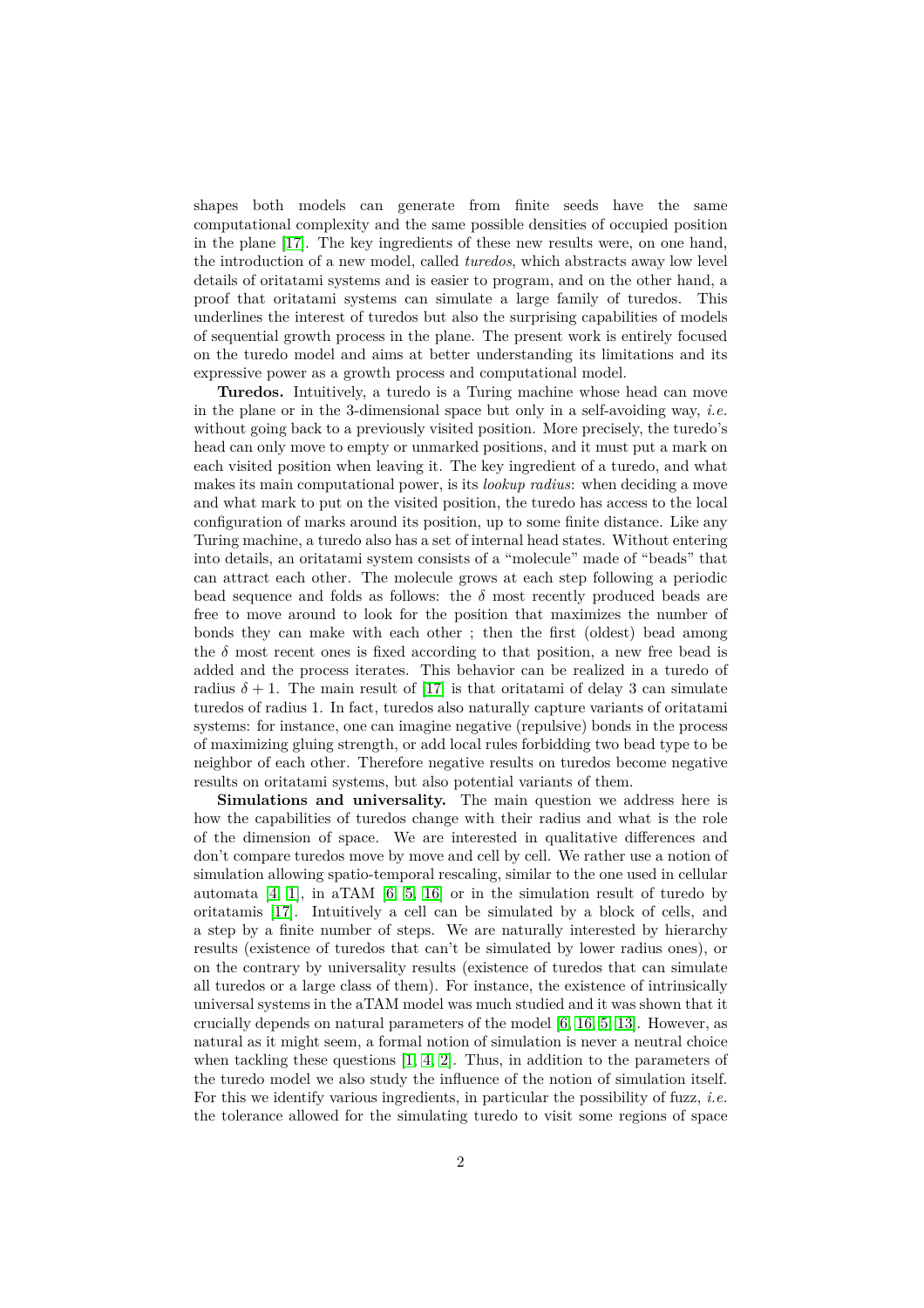close to the ongoing assembly that represent empty cells of the simulated turedo and are therefore not yet been visited by it. Note that a similar notion of fuzz appeared in the intrinsic universality results on aTAM [\[5\]](#page-19-4). We end up with three notions of simulation: the rigorous, the fuzzless and the liberal ones.

**Our contributions.** After formalizing all the concepts mentioned so far (Section [2\)](#page-2-0), we establish a surprisingly diverse general picture of the capabilities of turedos of simulating each other. Separating the negative results (Section [3\)](#page-6-0) from the positive ones (Section [4\)](#page-13-0), our results are the following:

- 1. under fuzzless simulation, intrinsic universality is impossible whatever the dimension, there is a radius hierarchy, and actually the impossibility strikes at radius 2: no turedo can fuzzlessly simulate all radius 2 turedos (Theorem [1\)](#page-6-1);
- 2. when restricting to radius 1, rigorous intrinsic universality is possible in dimension 3 (Theorem [5\)](#page-16-0), but not in dimension 2 (Theorem [2\)](#page-8-0);
- 3. however, we built a 2D turedo of radius 3 which is able to rigorously simulate all 2D turedo of radius 1 (Theorem [4\)](#page-13-1);
- 4. for liberal simulations, we establish intrinsic universality in dimension 3 and a complete hierarchy collapse at radius 1 (Corollary [1\)](#page-18-0);
- 5. finally we show that there is a 2D turedo of radius 2 which is impossible to simulate at radius 1, even under liberal simulations (Theorem [3\)](#page-11-0).

Besides the above results, our contribution also lies in the constructions and proof techniques. For instance, the negative result 5 is based on a general lemma for 2D turedos of radius 1, which bounds the quantity of information (using Kolmogorov complexity) that can be carried from the seed to another connected component of the plane when the plane is divided by a 4-connected path. As another example on the constructive side, result number 3 above uses a novel construction technique (called heat sink trick) that fully exploits the potential of radius 3 and could be used in any place where two unbounded streams of information have to be crossed. Finally, in Section [5,](#page-18-1) we discuss various questions left open and present what we believe are promising future research directions.

# <span id="page-2-0"></span>**2 Definitions**

We denote by  $\mathbb N$  the set of natural numbers (including 0), by  $\mathbb N_+$  the positive ones, and by  $\mathbb{Z}$  the set of integers. We consider turedos on  $\mathbb{Z}^d$  for  $d = 2$  or 3 (and in particular, we don't use the hexagonal lattice on the plane, mostly to simplify notations and dimension change). We fix a blank symbol ⊥used to represent empty positions and common to all turedos. The ball of radius *r* in dimension *d*, denoted  $B_d(r)$ , is the set of positions reachable in *r* elementary moves (moves along vector of the canonical based of  $\mathbb{Z}^d$ ) from the origin.  $B_d(1)$  will always be the set of possible head moves in dimension *d*. We denote by  $c[z; S]$  the pattern of shape *S* around position *z* in configuration *c*, *i.e.* the map  $z' \in S \mapsto c_{z+z'}$ .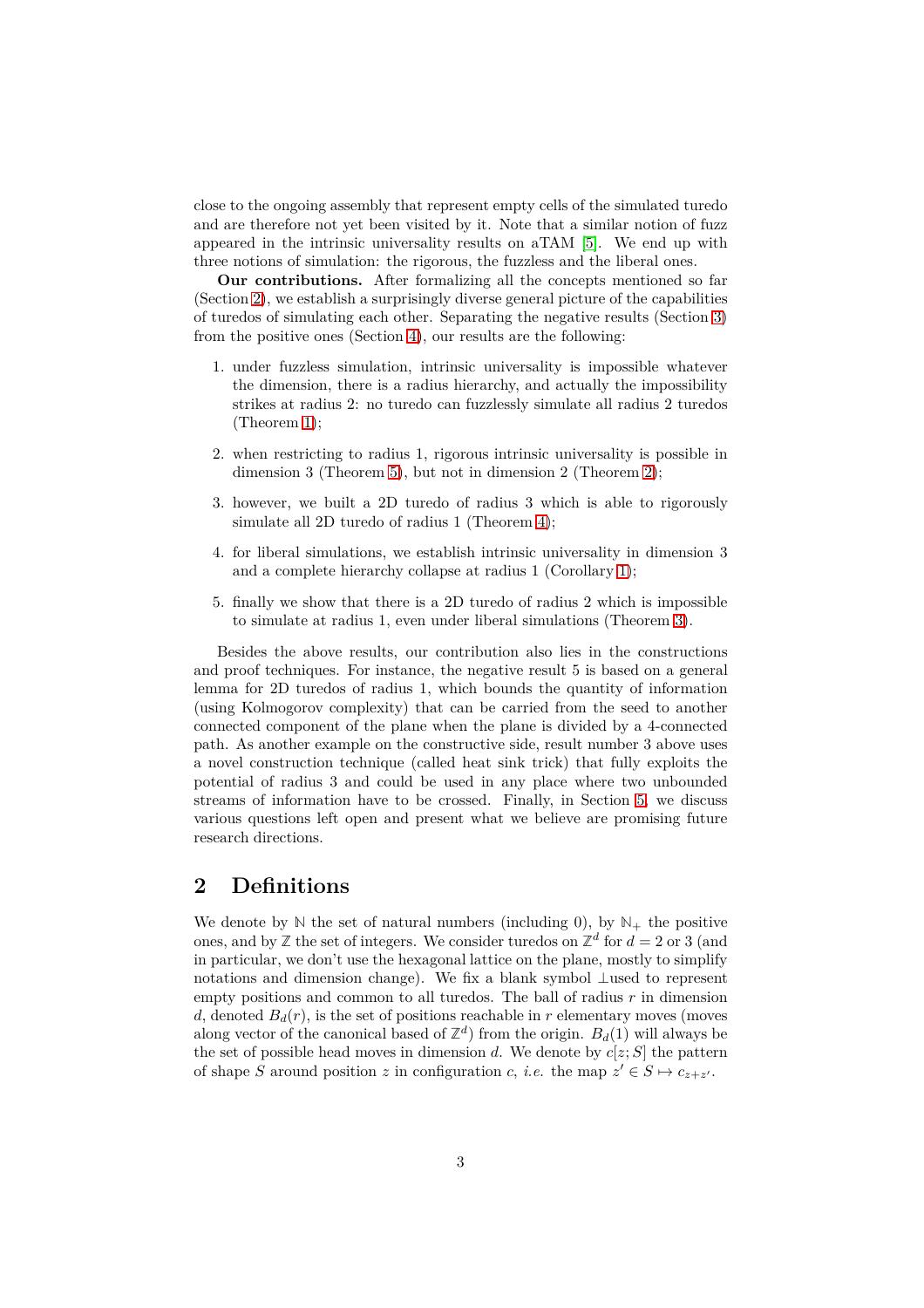**Definition 1** (Turedo)**.** *A* turedo *of dimension d and radius r is a triple*  $T = (A, Q, \delta)$  *where A is its finite* alphabet *with*  $\bot \in A$ *, Q is its finite set of* head states *and*

$$
\delta: Q \times A^{B_d(r)} \to Q \times A \setminus \{\perp\} \times B_d(1)
$$

*is its* local transition map*. A* global state *of T is a triple*  $(c, z, q) \in \mathcal{G}_T = A^{\mathbb{Z}^d} \times \mathbb{Z}^d \times Q$  specifying a configuration, a position and a head *state. The* global transition map  $F_T: \mathcal{G}_T \to \mathcal{G}_T$  associated to T is defined by:

$$
F_T(c, z, q) = \begin{cases} (c, z, q) & \text{if } c(z) \neq \bot \text{ or } c(z + \mu) \neq \bot \\ (c', z + \mu, q') & \text{else,} \end{cases}
$$

*where*  $(q', a, \mu) = \delta(q, c[z; B_d(r)])$  *and configuration c*' *is defined by*  $c'(z) = a$  *and*  $c'(z') = c(z')$  for all  $z' \neq z$ .

The *domain* of a global state  $(c, z, q)$  is the set of non-blank positions of c plus the head position, formally:  $\mathcal{D}(c, z, q) = \{z\} \cup \bigcup \{z' : c(z') \neq \bot\}$  A global state  $(c, z, q)$  is finite if its domain is finite. We are interested in orbits starting from finite initial global states, called finite seeds.

<span id="page-3-0"></span>**Example 1** (The spiral-XOR turedo). Let  $A = \{\perp, 0, 1\}$  and  $Q = \{\leftarrow, \uparrow, \rightarrow, \downarrow\}$ . *The* spiral-XOR *turedo has the following local rule. The head holds a direction d* ∈ *Q and tries to move in that direction and let behind, as letter of A, the sum modulo* 2 *of the states of neighboring (non* ⊥*) positions. When it can do the d move, it changes its internal state (counter-clockwise), when it can't it takes the first available move (clockwise) and doesn't change its state. Of course if there is no neighbor in state* ⊥ *then the turedo is blocked. The following table shows the local transition map up to rotation of d (the red arrow can be rotated and all blue arrows are defined relatively to the red arrow):*

| state | 1st empty neighbor $\parallel$ | new state | letter           | move |
|-------|--------------------------------|-----------|------------------|------|
|       | $+0.$                          |           | mod <sub>2</sub> |      |
|       |                                |           | mod <sub>2</sub> |      |
|       |                                |           | mod <sub>2</sub> |      |
|       | റ                              |           | mod2             |      |

*See Figure [1](#page-4-0) for an example of orbit.*

The main focus of this paper is to understand the role of radius and dimension in the computational complexity of turedos. We will denote by TUR*d*(*r*) the set of turedos of dimension *d* and radius *r*, and  $\text{TUR}_d = \bigcup_{r \geq 1} \text{TUR}_d(r).$ 

Before formalizing simulation, we first need to define *block encodings* which are ways to represent global states of a simulated turedo by blocks in the simulator. Any given  $b \in \mathbb{N}^d_+$  defines a rectangular block  $R_b = \{z \in \mathbb{N}^d : 0 \leq z_i < b_i \text{ for } 1 \leq i \leq d\}$  and  $Z^d$  can be tiled by translated copies of  $R_b$  in a regular way by placing them on the sublattice  $b \otimes \mathbb{Z}^d$  where ⊗ denotes the component-wise product. Each position  $z \in \mathbb{Z}^d$  can be uniquely decomposed into  $z = \rho_b(z) + \mu_b(z)$  where  $\rho_b(z) \in b \otimes \mathbb{Z}^d$  is the reference point of a block and  $\mu_b(z) \in R_b$  is an offset inside it.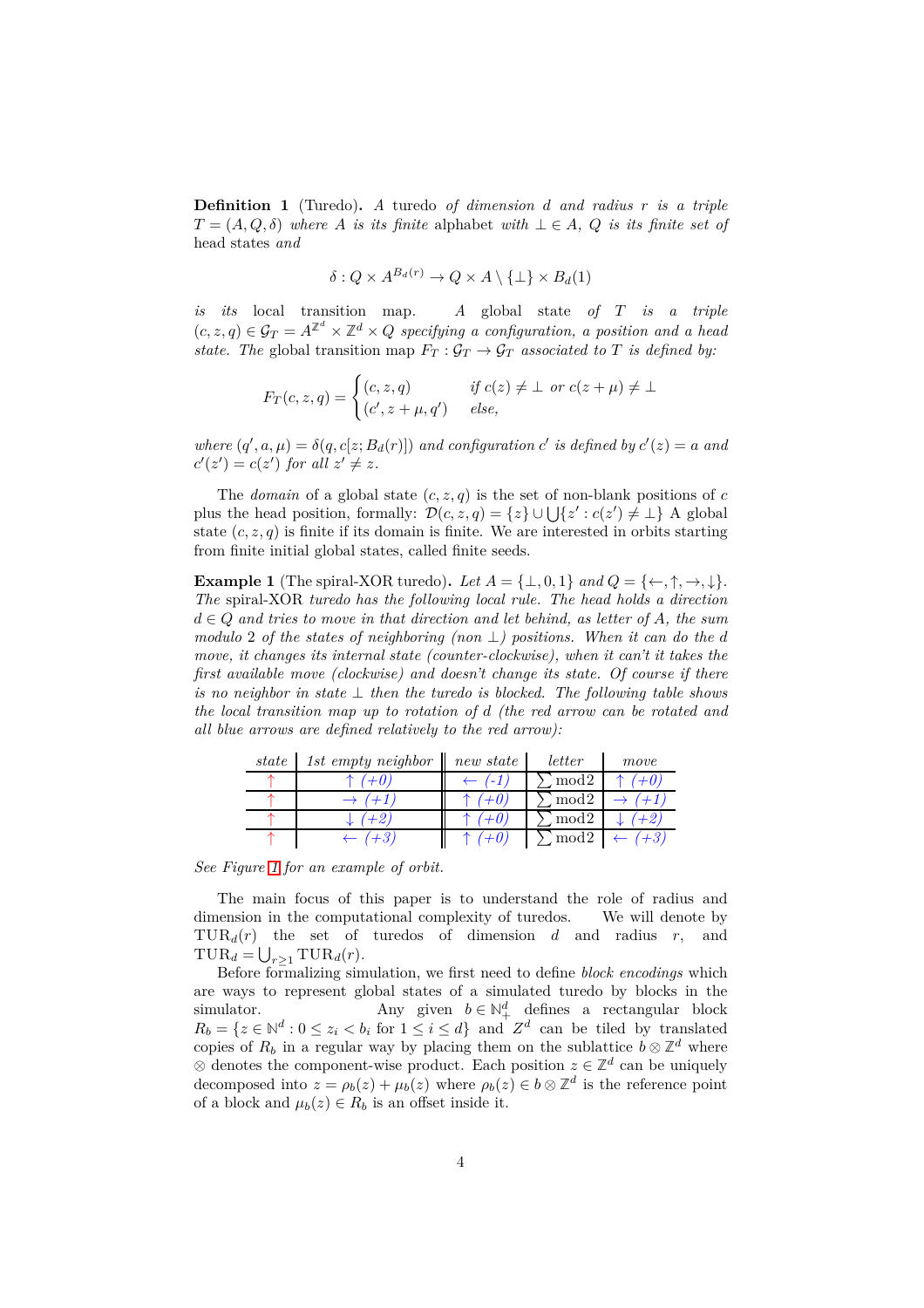<span id="page-4-0"></span>*Initial global state Global state after 10 stepsGlobal state after 307 steps*



Figure 1: Example of orbit of the spiral-XOR turedo (example [1\)](#page-3-0) starting from a finite seed. Green represents 0, yellow represents 1 and white represents ⊥. The head holds a direction (where the black triangle is pointing to) and its self-avoiding trajectory since the beginning is drawn as a black path.

**Definition 2** (Block encoding)**.** *Let us fix a dimension d. Given two pairs of alphabets and state sets*  $(A_1, Q_1)$  *and*  $(A_2, Q_2)$  *with*  $\bot \in A_1 \cap A_2$ *, a* block  $\text{encoding of global states } \mathcal{G}_1 = A_1^{\mathbb{Z}^d} \times \mathbb{Z}^d \times Q_1 \text{ into } \mathcal{G}_2 = A_2^{\mathbb{Z}^d} \times \mathbb{Z}^d \times Q_2 \text{ is given}$ *by a* block size  $b \in \mathbb{N}^d_+$  *and two* partial onto *maps:* 

- *the* headless block decoding map  $\alpha : D_{\alpha} \subseteq A_2^{R_b} \to A_1$  verifying  $\perp^{R_b} \in D_{\alpha}$  $and \alpha(\perp^{R_b}) = \perp$ ,
- *the* head block decoding map  $\beta : D_{\beta} \subseteq A_2^{R_b} \times R_b \times Q_2 \to Q_1 \times A_1$ .

*A* global state  $(c, z, q) \in \mathcal{G}_2$  *is* valid *for the encoding if it is made only of patterns from*  $D_{\alpha}$  *far from the head and*  $D_{\beta}$  *around the head, precisely if:*  $(c[\rho_b(z); R_b], \mu_b(z), q) \in D_\beta$  and  $c[\rho_b(z'); R_b] \in D_\alpha$  for all  $z' \in \mathbb{Z}^d$  such that  $\rho_b(z') \neq \rho_b(z)$ .

*Finally, the* global decoding map Γ *associates to any valid global state*  $(c_2, z_2, q_2) \in \mathcal{G}_2$  *a global state*  $(c_1, z_1, q_1) \in \mathcal{G}_1$  *defined by application of decoding maps*  $\alpha$  *or*  $\beta$  *on each block according to the presence of the head in the block, i.e. :*

- $b \otimes z_1 = \rho_b(z_2)$ ,
- $(q_1, c_1(z_1)) = \beta(c_2[\rho_b(z_1); R_b], \mu_b(z_2), q_2)$
- $c_1(z) = \alpha(c_2[\rho_b(z_2); R_b])$  *for all*  $z \neq z_1$ *.*

The map  $\alpha$  and  $\beta$  being partial and onto intuitively means that not all global states are valid, and that any global state of  $A_1^{\mathbb{Z}^d} \times \mathbb{Z}^d \times Q_1$  can be encoded. Note that the headless block decoding map  $\alpha$  always decodes blank blocks  $\perp^{R_b}$  as blank state ⊥. Denote by  $\mathcal{D}_b(c_2, z_2, q_2)$  the *block domain* of global state  $(c_2, z_2, q_2)$  which is the set of blocks that are not entirely blank, *i.e.*  $\mathcal{D}_b(c_2, z_2, q_2) = \{z : b \otimes z = \rho_b(z_2) \text{ or } c_2[b \otimes z; R_b] \neq \perp^{R_b}\}.$ 

We can now define simulations precisely using block encodings. Intuitively, we ask for the simulator to be able to reproduce any orbit of the simulated turedo starting from a finite seed, and using a (fixed) finite number of steps to simulate one step. Since we want the initial seed of the simulator to be neutral and without any pre-computed information about the future of the simulated orbit, we ask that its block domain correspond to the domain of the simulated seed.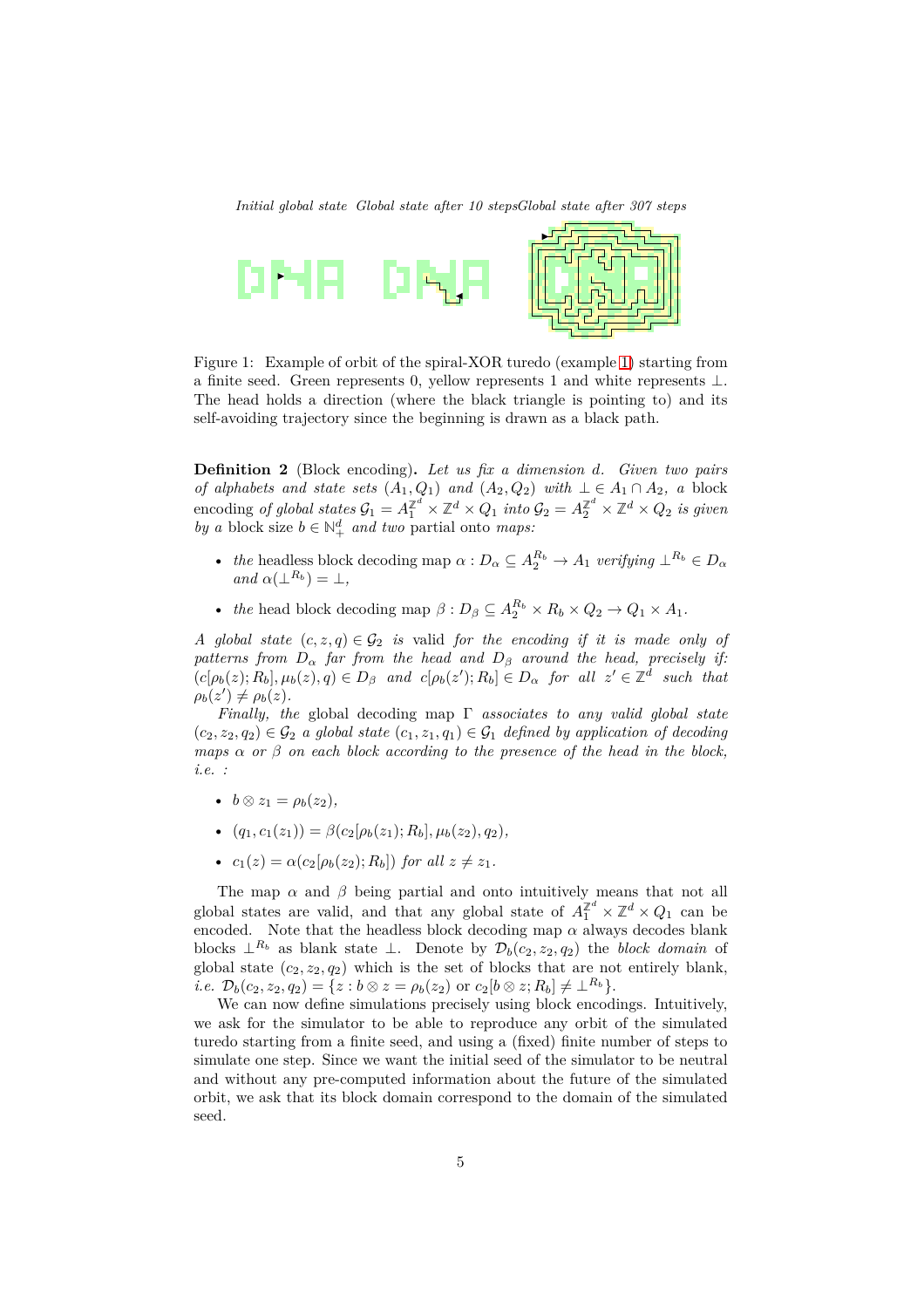

Figure 2: Differences in allowed head movements in rigorous, fuzzless and liberal simulations with  $2 \times 2$  blocks. The colors have the following meaning: in red the positions or blocks which are not empty initially, in yellow the positions or blocks coding a non- $\perp$  letter during the orbit; in white the positions or blocks coding  $\perp$ ; in black the movement of the head.

**Definition 3** (Simulation)**.** *Let d be a fixed dimension. We say that a d*-dimensional turedo  $T_2$  simulates *a d*-dimensional turedo  $T_1$  *if there is:* 

- *a block encoding of*  $\mathcal{G}_{T_1}$  *into*  $\mathcal{G}_{T_2}$  *of bock size b and global decoding map*  $\Gamma$ *,*
- *a time scaling factor*  $k \in \mathbb{N}_+$ ,

*such that for each finite global state*  $(c_1, z_1, q_1) \in \mathcal{G}_{T_1}$  *and each global state*  $(c_2, z_2, q_2) \in \mathcal{G}_{T_2}$  verifying:

- *corresponding block domain:*  $\mathcal{D}(c_1, z_1, q_1) = \mathcal{D}_b(c_2, z_2, q_2)$ ,
- *correct encoding:*  $(c_1, z_1, q_1) = \Gamma(c_2, z_2, q_2)$ ,

*then it holds*  $\forall t \in \mathbb{N}, F^t_{T_1}(c_1, z_1, q_1) = \Gamma(F^{kt}_{T_2}(c_2, z_2, q_2))$ *. Such simulations are the base upon which we define three variants (two restrictions and one generalization).*

*We say that a simulation is* fuzzless *if the block domain in the simulator orbit remains identical to the domain of the simulated orbit, precisely:*  $\forall t \in \mathbb{N} : \mathcal{D}_b(F_{T_2}^{kt}(c_2, z_2, q_2)) = \mathcal{D}(F_{T_1}^t(c_1, z_1, q_1)).$ 

We say that a simulation is rigorous if the movements of the head of  $T_2$  in *simulating orbits strictly remains inside blocks corresponding to the simulated head position of*  $T_1$ *, even at intermediate steps, precisely: if*  $z_1^t$  *denotes the head* position of  $F_{T_1}^t(c_1, z_1, q_1)$  and  $z_2^t$  that of  $F_{T_2}^t(c_2, z_2, q_2)$ , it holds for all t' with  $kt \leq t' \leq k(t+1) : z_2^{t'} \in (b \otimes z_1^t + R_b) \cup (b \otimes z_1^{t+1} + R_b).$ 

*Finally, a* liberal simulation *is a generalized simulation where we only ask that for each finite global state*  $(c_1, z_1, q_1) \in \mathcal{G}_{T_1}$  *there exists a global state*  $(c_2, z_2, q_2) \in \mathcal{G}_{T_2}$  *with corresponding block domain and correct encoding such that it holds*  $\forall t \in \mathbb{N}, F^t_{T_1}(c_1, z_1, q_1) = \Gamma(F^{kt}_{T_2}(c_2, z_2, q_2)).$ 

Liberal simulations can have fuzz and make non-rigorous head movements. Note that fuzzless simulations are equivalent to simulations where the headless block decoding map is such that  $\alpha(u) = \perp \iff u = \perp^{R_b}$ , *i.e.* that the only block coding  $\perp$  is  $\perp^{R_b}$ . Note also that a rigorous simulation is necessarily fuzzless because the head of the simulator has no opportunity, even at intermediate time steps, to visit blocks not corresponding to the domain of the simulated configuration. The power of fuzzless simulations compared to rigorous ones is to allow the head to go back to blocks that were previously visited. Thus the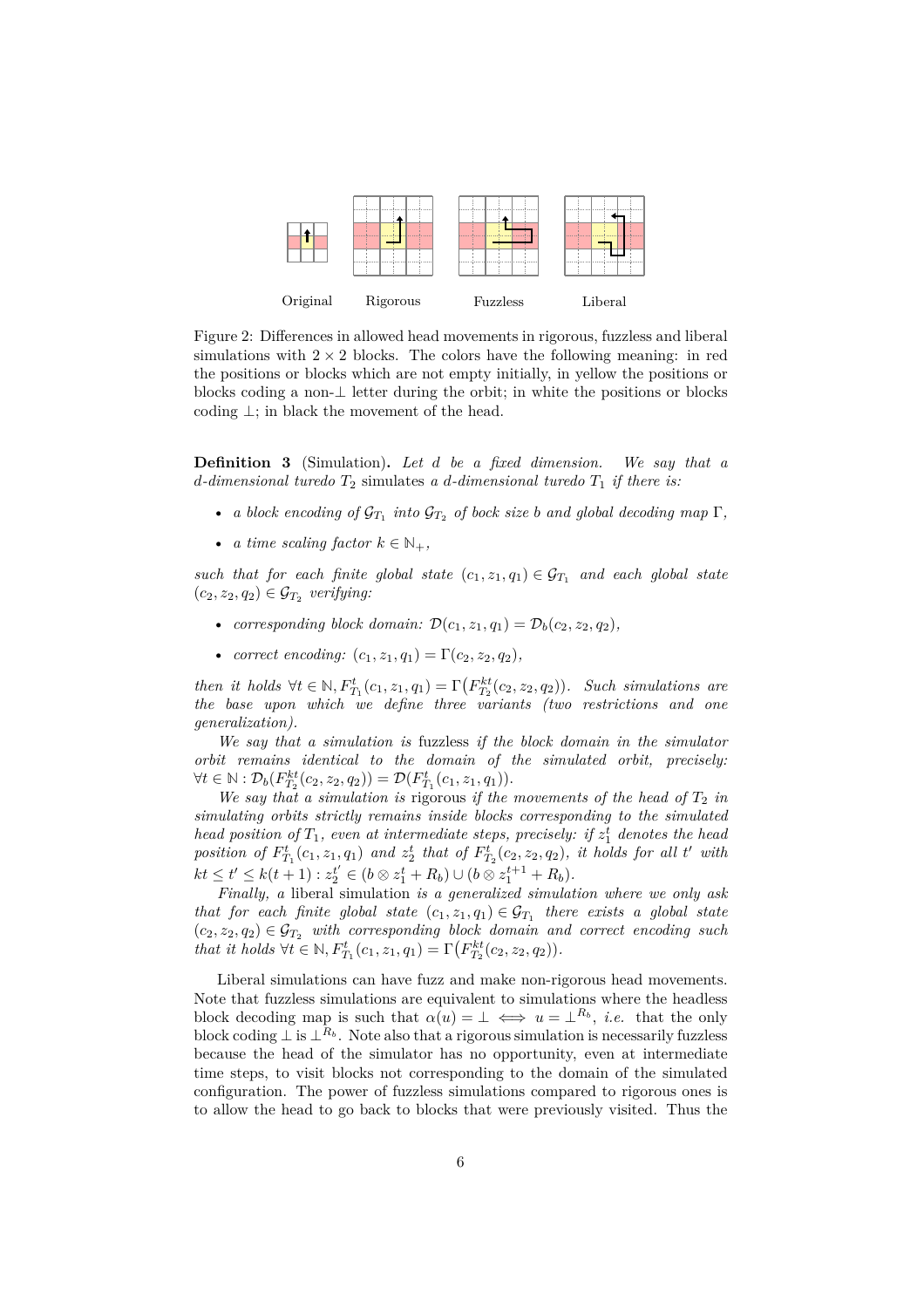head can potentially retrieve information from non adjacent blocks that were written a long time ago. With rigorous simulation on the contrary, the head has only access to adjacent blocks during a simulation cycle.

We denote by  $\leq$  the liberal simulation, by  $\leq_{FL}$  the fuzzless simulation and by  $\leq_R$  the rigorous simulation. Among many properties of these simulation relations, we are particularly interested in universality: the capacity of a single turedo to simulate a whole set of turedos. Given a dimension *d* and a radius *r*, we denote by  $\mathcal{U}_{d}^{\leq}(r)$  the set of turedos  $T \in \text{TUR}_{d}$  such that for any  $T' \in \text{TUR}_{d}(r)$ it holds  $T' \leq T$ . We denote by  $\mathcal{U}_d^{\leq}$  the set of turedos  $T \in \text{TUR}_d$  such that for any  $T' \in \text{TUR}_d$  it holds  $T' \leq T$ . We use similar notations for simulation relations  $\leq_R$  and  $\leq_{FL}$ .

# <span id="page-6-0"></span>**3 Separation Results**

### **3.1 No Fuzz, no Fun**

The fuzzless condition gives much importance to larger radii, simply because a turedo's head surrounded by blocks coding ⊥ cannot read information far away without moving inside these blocks and thus creating fuzz. The following theorem exploits this obvious limitation to show two immediate consequences: first, there is a radius hierarchy (new behaviors appear at radius *r*+1 that cannot be simulated at radius *r*) and thus no general fuzzless universality; second, universality is impossible even at radius 2: any turedo (whatever its radius) will fail to simulate some radius-2 turedo. The dimension plays no role in these results.

<span id="page-6-1"></span>**Theorem 1.** For any  $d \geq 2$  and  $r \geq 1$ , we have the following:

- *there is*  $T_{r+1} \in TUR_d(r+1)$  *such that for all*  $T_r \in TUR_d(r)$ *,*  $T_{r+1} \nleq_{FL} T_r$ ; in particular,  $\mathcal{U}_d^{\leq_{FL}} = \emptyset$ .
- *for any*  $T_r \in TUR_d(r)$  *there exists*  $T_2 \in TUR_d(2)$  *such that*  $T_2 \nleq_{FL} T_r$ ; *in particular,*  $\mathcal{U}_{d}^{\leq F}L(r) = \emptyset$  *for any*  $r \geq 2$ *.*

*Proof.* We prove the result for  $d = 2$ , the argument can be generalized to higher dimension straightforwardly (by completing 2D configurations by ⊥ everywhere else).

For the first item, simply consider a turedo  $T_{r+1} \in \text{TUR}_2(r+1)$  that has the following behavior when the head in position  $(0,0)$  has only ⊥ letters at the north and at the south of its current position: read the letters at positions  $(r+1,0)$  and  $(0,r+1)$  and move to the north is they are equal and to the south otherwise. Consider any turedo  $T_r \in \text{TUR}_2(r)$  and any block size  $b \in \mathbb{N}^2_+$ . To simulate  $T_{r+1}$  fuzzlessly,  $T_r$  has to move either to block  $b \otimes (0,1)$  or block  $b \otimes (0, -1)$  depending on blocks  $b \otimes (r + 1, 0)$  and  $b \otimes (0, r + 1)$  without entering into any other neighboring block: this is impossible, because with radius *r* turedo *T<sub>r</sub>* can't have any information about either  $b \otimes (r + 1, 0)$  or  $b \otimes (0, r + 1)$  before making a decisive move (by entering inside either  $b \otimes (0,1)$  or  $b \otimes (0,-1)$ ) so it will fail to correctly simulate the orbit of at least one seed.

The second item can be proved similarly, using a pumping trick on the alphabet: for any fixed  $T_r \in \text{TUR}_2(r)$  with alphabet of cardinal *k*, choose  $T_2 \in \text{TUR}_2(2)$  with an alphabet strictly larger than  $k^{r^2}$  so that at least on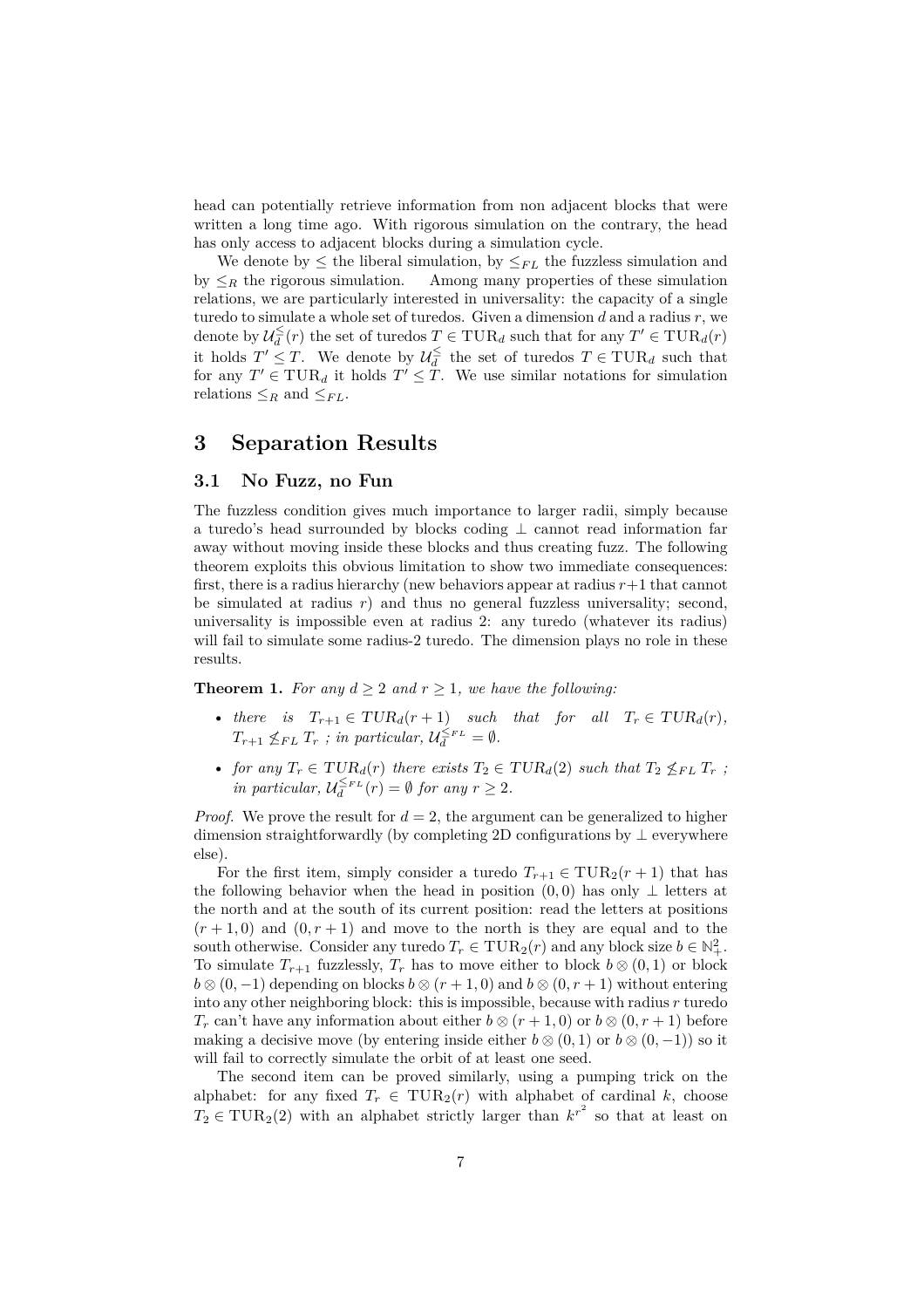<span id="page-7-0"></span>

Figure 3: Example of a copy-and-move operation (on the left) and its rigorous simulation by a turedo of radius 1 with  $3 \times 3$  block size (on the right). The color convention is as follows: in red the letters present in the seed, in dark yellow the initial position of the head, and in light yellow, the positions visited by the head during the orbit. The only position on the south side of the middle block that can depend on *a* is the lower right corner, marked with a *X*.

dimension of the block size *b* of any potential simulation of  $T_2$  by  $T_r$  has to be at least  $r + 1$  (otherwise there is simply no way to code all letters of  $T_2$  on different blocks of size *b*). Then, choosing  $T_2$  to have the same behavior as  $T_{r+1}$ above, we get the same contradiction: there is a direction of *b*, let's say the vertical one, which overwhelms the radius  $r$  of  $T_r$  so  $T_r$  won't be able to read the content of block  $b \otimes (0, 2)$  before making a decisive move and will therefore fail to correctly simulate at least one orbit.  $\Box$ 

### **3.2 Dimension** 2 **and Radius** 1**: the Jordan Curve Burden**

A turedo's head in dimension 2 always moves drawing a 4-connected path. When the turedo has radius 1, it has no way to read information across such a path (while it could with a larger radius). Therefore head movements for turedos of radius 1 turns into potential information barriers. The precise way in which this simple observation affects the simulation power of such turedos depends on the type of simulation considered.

Let us first consider rigorous simulations. Any turedo *T* (whatever its radius) can obviously do the following elementary copy-and-move operation (see Figure [3\)](#page-7-0):

- move to the right to some position *z*;
- read the letter *a* present at position  $z + (1, 0)$ ;
- then move to position  $z + (0, 1)$  and leave behind letter *a* at position *z*.

In particular, if the head continues its way and later arrives at position  $z - (0, 1)$ from the south, it can read the information *a* copied at position *z*.

However, if we suppose that some  $T_1 \in \text{TUR}_2(1)$  simulates *T* under rigorous simulations with block size *b*, the movement of its head inside block  $b \otimes z$  to simulate the above copy-and-move step must be the following (see Figure [3\)](#page-7-0):

- coming from the left side of the block, it draws some path inside it until it reaches the right border (if not it cannot read any information from the adjacent block to the right);
- then it must move north, otherwise it would be trapped in the south part of the blocks by the 4-connected path drawn so far that connects the left and right sides of the block;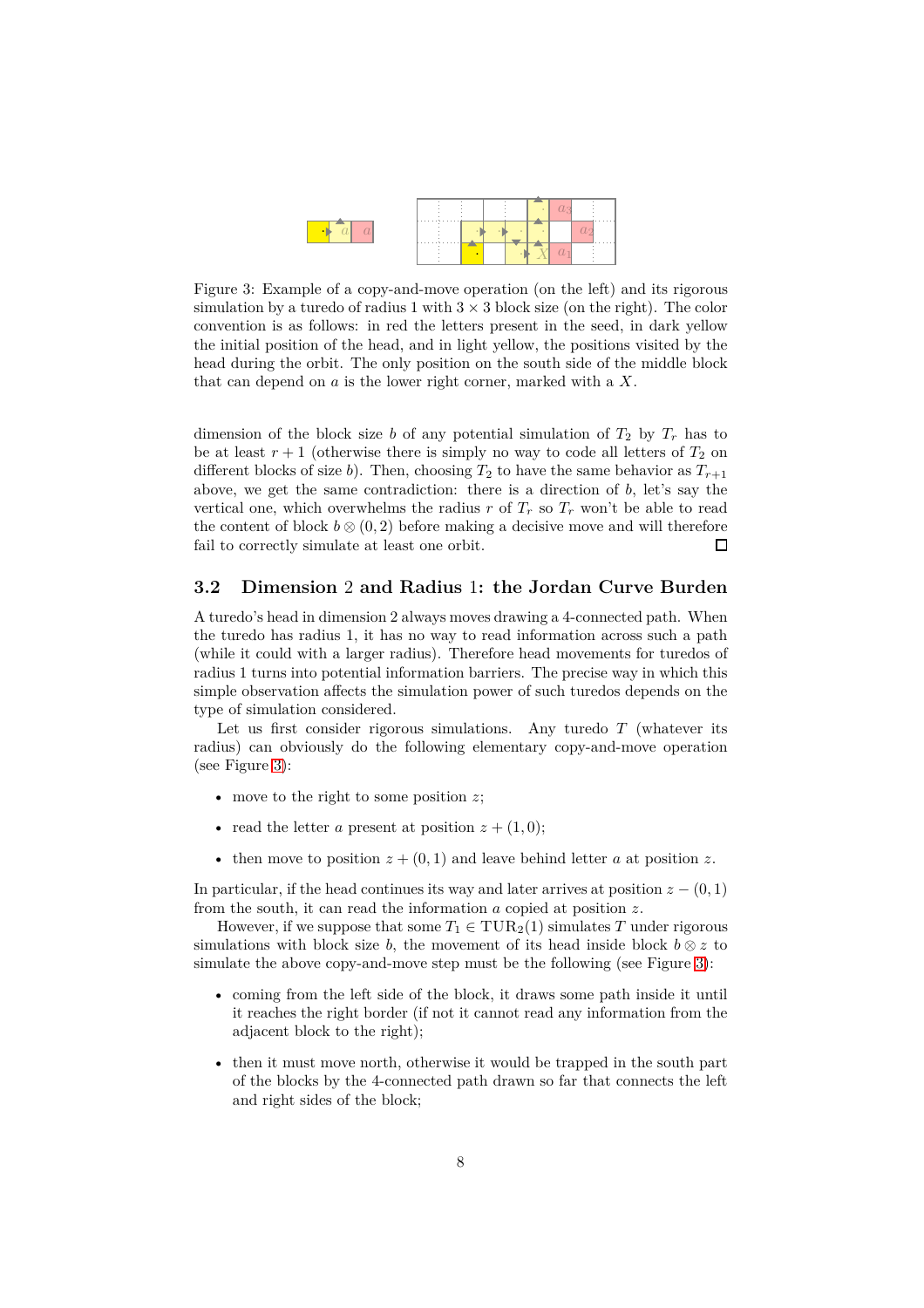<span id="page-8-1"></span>

Figure 4: Behavior of turedo  $T'$  on the seed  $\sigma(\vec{a}, 2, a)$ . The red and blue colors indicate letters present in the seed. The dark yellow color indicates the initial position of the head and light yellow cells represent the path of the head until the last step of the orbit. The orange cell correspond to the position of the head before moving left or right according to the result of the test .

• it must finally escape through the north side.

This head movement is such that at most 1 letter of  $T_1$  is written on the south side of block  $b \otimes z$  after having had the opportunity to read some information from the adjacent block that encodes letter  $a$ . In particular, if  $T_1$  has smaller alphabet than *T* this is not enough to completely encode *a* on the south side of block  $b \otimes z$ . So, this is a limitation that has to be dealt with if later in the simulation the head arrives from the south and has to read from the south side of block  $b \otimes z$ . A single copy-and-move is not enough to get a contradiction because the simulation of  $T_1$  could be organized so as to transport the complete information about *a* along the way and have it on hands already when arriving at the south of block  $b \otimes z$ . However, by repeating such copy-and-move steps, one can saturate the simulator and show the following theorem that states that there is no universal turedo of radius 1 among turedos of radius 1 for rigorous simulations.

<span id="page-8-0"></span>**Theorem 2.** For any  $T \in TUR_2(1)$  there is  $T' \in TUR_2(1)$  such that  $T' \nleq_R T$ . *In particular*  $\mathcal{U}_2^{\leq R}(1) \cap TUR_2(1) = \emptyset$ .

*Proof.* Let *Q* be the state set of *T* , *A* be the alphabet of *T* and consider any alphabet  $A_+$  with  $m = |A| < |A_+| = m_+$ . Then it is straightforward to construct a turedo  $T' \in \text{TUR}_2(1)$  of alphabet  $A' = A_+ \cup \{\downarrow, \leftarrow, \uparrow\}$  that has the following behavior (see Figure [4\)](#page-8-1):

- for any  $n \in \mathbb{N}$ , any  $\vec{a} = (a_0, \ldots, a_n) \in A_+^{n+1}$ ,  $a' \in A_+$  and  $0 \le i \le n$ , consider the finite seed  $\sigma(\vec{a}, i, a')$  with head in position (0,0),  $a_j$  in position  $(3j + 2, 0)$  for  $0 \le j \le n$ , *a*' in position  $(3i + 1, -3)$  and  $\downarrow$  in positions  $(3(n+1)+2,0)$  and  $(3(n+1)+2,-1)$ , ← in position  $(3(n+1) + 2, -2)$  and finally  $\uparrow$  at position  $(3i, -2)$ ;
- from such a seed,  $T'$  starts a sequence of  $n + 1$  copy-and-move steps that results in having a copy of  $a_j$  at position  $(3j + 1, 0)$  for  $0 \le j \le n$ ; the end of this phase occurs at time step  $5(n+1)$  and the head reaches position  $(3(n+1), 0)$ ;
- then  $T'$  reaches the first  $\downarrow$  and follows the move indications of arrows (down, down, left), until it reaches the up arrow, and moves from position  $(3i + 1, -2)$  to  $(3i + 1, -1)$ ;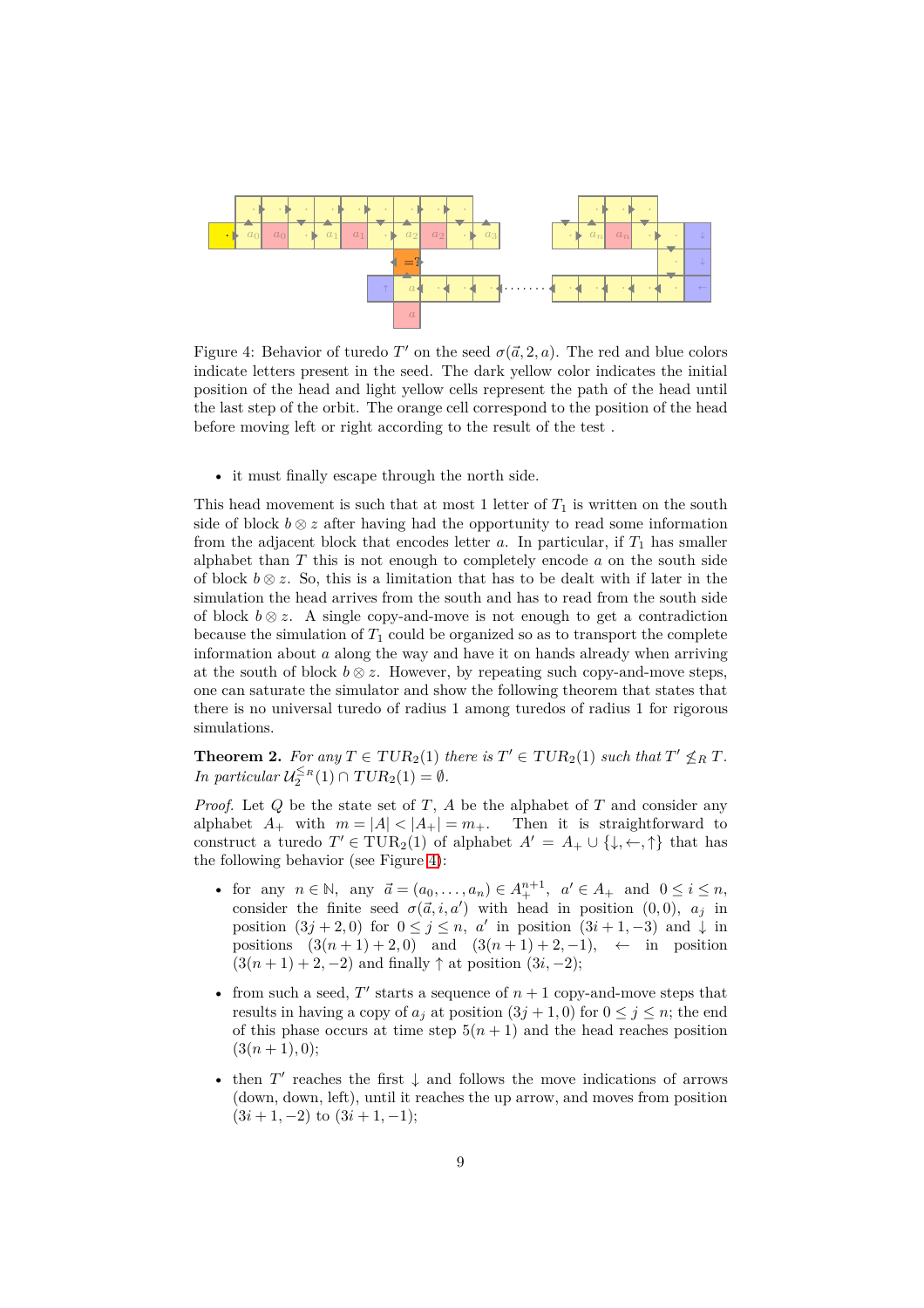• finally, at position  $(3i + 1, -1)$  it moves right if  $a_i = a'$  and left otherwise (it can do so because it has copied the value of *a* ′ when leaving position  $(3i+1,-2)$ .

Let's call  $t_{n,i}$  the time step at which occurs this final left or right move  $(t_{n,i})$ only depends on *i* and *n*): at time  $t_{n,i}$ , the head of  $T'$  must be either at position  $(3i, -1)$  or  $(3i + 2, -1)$ . Thus *T'* implements on seed  $\sigma(\vec{a}, i, a')$  the test of whether  $a_i = a'$ . We are going to show that *T* cannot simulate *T'* under rigorous simulations. Suppose by contradiction that  $T' \leq_R T$  with block size *b* and time scaling factor *k*. Given  $n \in \mathbb{N}$  and  $0 \le i \le n$ , denote by  $A_n \subseteq \mathbb{Z}^2$  the set of positions that are on the right side of block  $b \otimes (3(n+1), 0)$  (the block corresponding to the position reached by  $T'$  at the end of the copy-and-move sequence as detailed above). Denote by  $B_{i,n} \subseteq \mathbb{Z}^2$  the set of positions that are on the south side of block  $b \otimes (3i + 1, 0)$ . Finally, denote by  $C_{i,n} \subseteq \mathbb{Z}^2$  the set of positions made of the union of blocks  $(3i + 1, -3), (3i, -2),$  $(3(n+1)+2,0), (3(n+1)+2,-1), (3(n+1)+2,-2)$  (*i.e.* those corresponding to position *a'* or an arrow  $\{\downarrow, \leftarrow, \uparrow\}$  in the seed  $\sigma(\vec{a}, i, a')$ . Consider now  $n \in \mathbb{N}$ ,  $\vec{a}, \vec{c} \in A^{n+1}_+$   $a' \in A_+$  and  $0 \leq i \leq n$ , and take any two global states  $g_1$  and  $g_2$  of  $T$  that correctly simulate the orbits of  $T'$  on seed  $\sigma(\vec{a}, i, a')$  and  $\sigma(\vec{c}, i, a')$  respectively and that are identical on  $C_{i,n}$  Considering time step  $t_0(n) = 5k(n + 1)$  corresponding to the end of the copy-and-move sequence, if global states  $T^{t_0(n)}(g_1)$  and  $T^{t_0(n)}(g_2)$  are identical on domains  $A_n$ and  $B_{i,n}$  and have the same head state, then both orbits must make the same final decision to move to the left block or the right block at the final time step  $k t_{n,i}$ , precisely: the head in global state  $T^{k t_{n,i}}(g_1)$  is in the same block as the head in global state  $T^{kt_{n,i}}(g_2)$  (and it must be either  $b \otimes (3i, -1)$  or  $b \otimes (3i + 2, -1)$ ). Indeed, by the property of rigorous simulations and the behavior of  $T'$ , the only positions with content written before  $t_0(n)$  that the head of *T* can possibly read between time step  $t_0(n)$  and  $kt_{n,i}$  are positions in  $A_n \cup B_{i,n} \cup C_{i,n}$ , so the orbit starting from step  $t_0(n)$  is completely determined by the content of the configuration in that domain and the internal state of *T* at time  $t_0(n)$ .

**Claim 1.** *There must exist*  $n \in \mathbb{N}$ ,  $0 \le i \le n$ ,  $\vec{a} \in A^{n+1}_+$ ,  $a' \in A_+$  and  $\vec{c} \in A^{n+1}_+$ *with*  $a_j = c_j$  *for all*  $j < i$  *and*  $a_i \neq c_i$ *, and two global states*  $g_1$  *and*  $g_2$  *of T that correctly simulate seeds*  $\sigma(\vec{a}, i, a')$  *and*  $\sigma(\vec{c}, i, a')$  *respectively, and also such that*  $T^{t_0(n)}(g_1)$  and  $T^{t_0(n)}(g_2)$  have same head state and are identical on domain  $A_n \cup B_{i,n} \cup C_{i,n}$ .

*Proof of the claim.* In this proof, we fix for each  $a \in A_+$  a unique block of  $A^{R_b}$ that encodes it, and for any seed of  $T'$  we only consider a unique global state of *T* that simulates it. First, there are only a bounded number (bound in *n*) of possible content of a configuration on domain  $A_n$  and state of  $T$ , so for each  $n$ there must exist  $u \in A^{A_n}$  and  $q \in Q$ , a set  $X_n \subseteq A^n_+$  of size  $\Omega(m^n_+)$  such that for each  $0 \leq i \leq n$  and each  $\vec{a} \in X_n$ , the corresponding global state g of T simulating *T'* on seed  $\sigma(\vec{a}, i, n)$ , is such that  $T^{t_0(n)}(g)$  is equal to *u* on domain *A<sup>n</sup>* and with head state *q*.

Second, we claim that for large enough *n* there must be some *i* and a prefix  $a_0, \ldots, a_{i-1} \in A^i_+$  such that there are at least  $m+1$  choices of  $a_i \in A_+$  such that  $a_0, \ldots, a_i$  can be completed into an element  $\vec{a} \in X_n$ . Indeed, otherwise we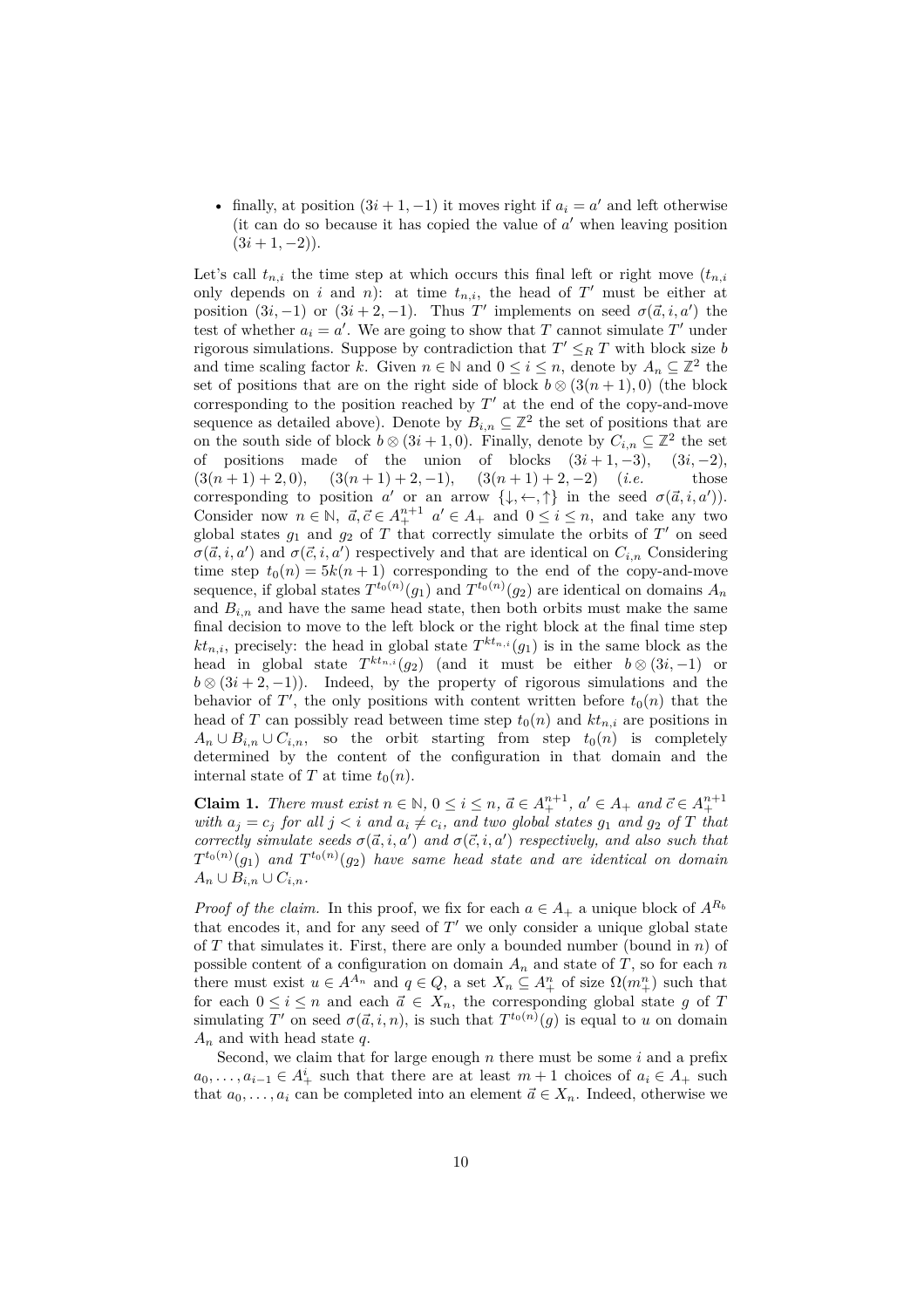would have  $|X| \leq m^n$  which would contradict the fact that  $|X| \in \Omega(m^n)$  for large enough *n* since  $m < m_+$ .

Now consider the set of global states that simulates the seeds  $\sigma(\vec{a}, i, a')$  where  $\vec{a} \in X_n$  are the  $m+1$  completed vectors from the common prefix  $a_0, \ldots, a_{i-1}$ , and  $a' \in A_+$ . They are identical on the blocks corresponding to the common prefix  $a_0, \ldots, a_{i-1}$  of the seed they simulate. As already said, these global states at step  $t_0(n)$  are also identical on domain  $A_n$  and have same head state. Moreover, on domain  $B_{i,n}$  and still at step  $t_0(n)$ , they agree because of the common prefix  $a_0, \ldots, a_{i-1}$ , except possibly on the lower-right corner where they can take at most *m* different values (see Figure [3](#page-7-0) and discussion at the beginning of this section). We deduce that among the  $m + 1$  choices for  $a_i$ , at least 2 must correspond to global states that completely agree on *Bi,n*. Denote by  $a'$  and  $c'$  these two choices and consider  $\vec{a}$  and  $\vec{c}$  to be the vectors completing the prefixes  $a_0, \ldots, a_{i-1}, a'$  and  $a_0, \ldots, a_{i-1}, c'$  respectively. The claim follows by choosing seeds  $\sigma(\vec{a}, i, a')$  and  $\sigma(\vec{c}, i, a')$ .  $\Box$ 

The theorem follows from the claim by contradiction: as shown above, global states  $g_1$  and  $g_2$  force the same behavior of *T* starting from time  $t_0(n)$ , but at the same time their orbits should not end up in the same block because they simulate seeds of  $T'$  that do not have the same answer to the final equality test.  $\Box$ 

We will now establish a strong separation between  $\text{TUR}_2(1)$  and  $\text{TUR}_2(2)$ even under liberal simulations. We first establish a lemma expressing bounds on information leakage between too regions separated by a 4-connected path. It is formulated using Kolmogorov complexity. Recall that the (plain) Kolmogorov complexity of a string  $u \in \{0,1\}^*$  is the length of the shortest program that outputs *u*, more precisely the length of the shortest  $v \in \{0,1\}^*$  such that a suitable fixed universal Turing machine outputs  $u$  on input  $v$  (see [\[15\]](#page-20-9)). For any  $X \subseteq \mathbb{Z}^2$  and any (partial) configuration  $c \in Q^X$  of finite domain, we denote by  $K(c)$  its Kolmogorov complexity, which is the Kolmogorov complexity of the finite binary string *u* that encodes *c* as a list of pairs  $(z, c(z))$  such that  $c(z) \neq \bot$ given in lexicographical order.

<span id="page-10-0"></span>**Lemma 1.** *Let*  $C_0 \in \mathbb{N}$  *be some constant and*  $T \in TUR_2(1)$ *. Then there is another constant*  $C \in \mathbb{N}$  *with the following property. Consider any* 4*-connected* path  $\rho$  of  $\mathbb{Z}^2$  that divides  $\mathbb{Z}^2$  in 2 or more connected components, and any finite *global state*  $s \in \mathcal{G}_T$  *with head at position*  $(0,0)$ *, and whose domain*  $\mathcal{D}(s)$  *lies entirely in one of the connected components defined by ρ, denoted A*0*. Suppose moreover that for some*  $n \in \mathbb{N}$ *, the orbit from global state s to global state*  $f(c, z, q) = F_T^n(s)$  *is such that the head visits path*  $\rho$  *at most*  $C_0$  *times. Then, the restriction of c to the complement of A*<sup>0</sup> *has 'small' kolmogorov complexity:*  $K(c_{|\mathbb{Z}|^2 \setminus A_0}) \leq C \log(n)$ .

*Proof.* We show that  $c_{|\mathbb{Z}^2\setminus A_0}$  can be computed from the following description  $\mathcal{D}$ :

- the finite list of positions on  $\rho$  that are visited by the head during the *n* first steps of the run starting from *s*;
- the list of events corresponding to each such position *z* given as a triple: time at which the head leaves position  $z$ , letter written at that step, and move made by the head at that step.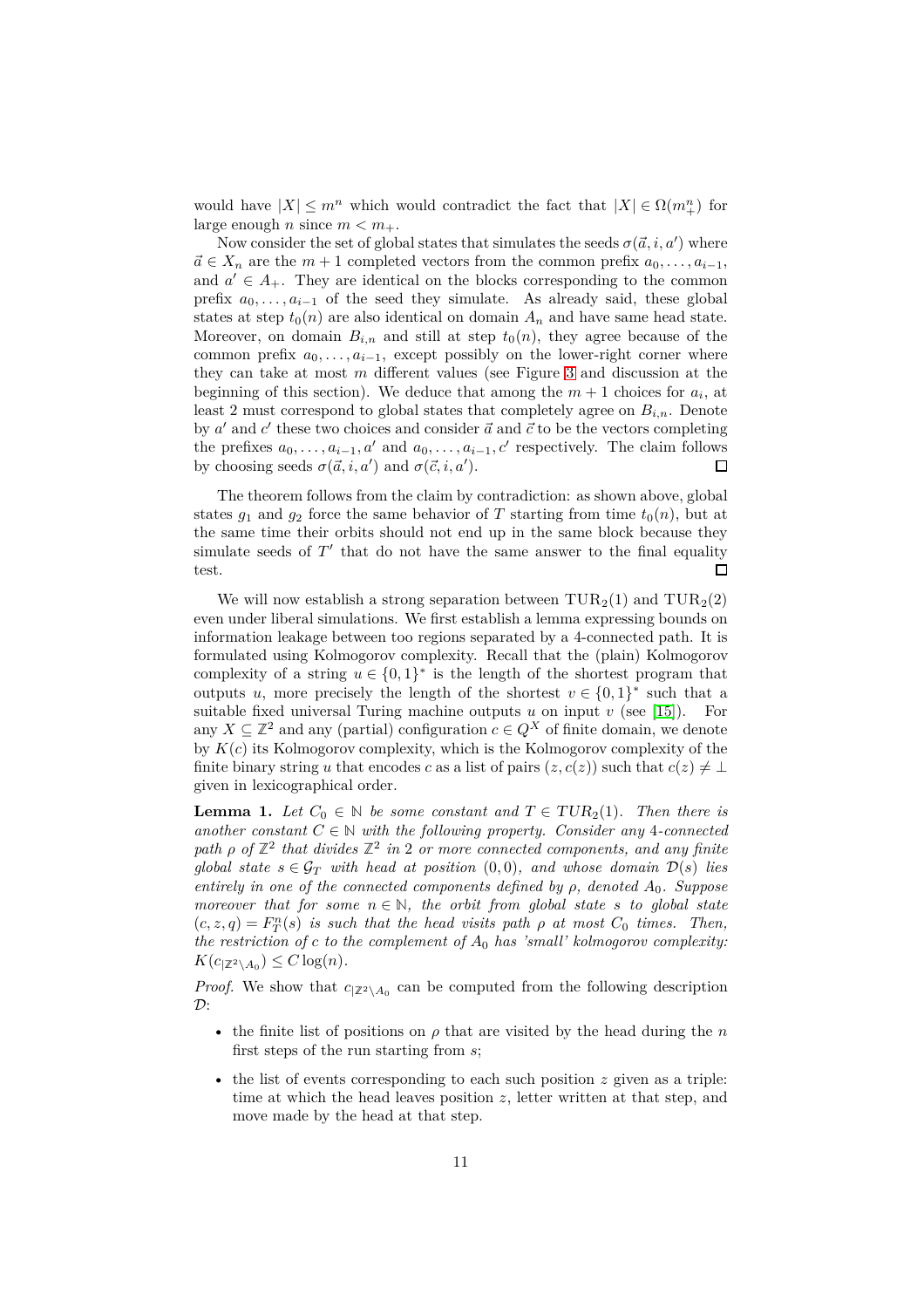This description is of size  $O(\log(n))$  because both positions *z* and time steps occurring in the above lists are bounded by *n* by definition (recall that the head is initially at  $(0, 0)$ ).

Because *T* is of radius 1 and  $\rho$  is 4-connected, each time the head of the turedo is neither in  $A_0$  nor on  $\rho$ , the local transition does not depend on the current configuration on domain  $A_0$ . A Turing machine can therefore compute  $c_{\mid \mathbb{Z}^2 \setminus A_0}$  from this description by maintaining the following partial information step by step:

- the current configuration restricted to domain  $\mathbb{Z}^2 \setminus A_0$ ,
- the partial information on the head position *z*: the exact position if  $z \notin A_0$ or the state "undefined" else.

This information is straightforward at the initial step since  $\mathcal{D}(s) \subseteq A_0$  so the head is in  $A_0$  and the configuration is  $\perp$  everywhere outside  $A_0$ . The partial information at step *n* is enough to give  $c_{|\mathbb{Z}|^2 \setminus A_0}$  and it is updated from one step *i* to the next  $i+$  as follows:

- if the partial information on the head at step *i* is undefined and time step  $i + 2$  does not appear in the lists of  $\mathcal{D}$ , then don't change the partial information (the head is in  $A_0$  and won't move to  $\rho$  at step  $i + 1$ );
- if the head information is undefined but step  $i + 2$  appears in  $\mathcal{D}$ , then updates the head position to the position on  $\rho$  that corresponds to the item stamped by time steps  $i + 2$  in  $\mathcal{D}$ ;
- if the head position is on  $\rho$  then some item in the list of  $\mathcal D$  must be stamped by time step  $i + 1$  and gives all the information to update both the head position and the configuration on *ρ*;
- finally if the head position is neither in  $A_0$  nor on  $\rho$ , then the knowledge of the current configuration restricted to domain  $\mathbb{Z}^2 \setminus A_0$  is enough to update the partial information (position and partial configuration).

 $\Box$ 

Note that if the seed *s* has 'large' kolmogorov complexity, for instance  $\Omega(n)$ , then *n* steps are far from enough to transmit all the information about *s* to another connected component under the hypothesis of the above lemma. The power of this lemma lies in the fact that constant *C* does not depend on the path  $\rho$  nor on the seed *s*. In particular, one can choose  $\rho$  depending on *s* to apply the lemma. Turedos of radius 2 can overcome the limitation of Lemma [1](#page-10-0) because they can transmit information over a path without writing on it. It turns out that this is enough to separate  $\text{TUR}_2(2)$  from  $\text{TUR}_2(1)$  even under liberal simulations.

<span id="page-11-0"></span>**Theorem 3.** *There is*  $T_2 \in TUR_2(2)$  *such that for any*  $T_1 \in TUR_2(1)$ *:*  $T_2 \nleq T_1$ .

*Proof.* Let's consider the turedo  $T_2 \in \text{TUR}_2(2)$  that behaves as follows on a seed made of a vertical word *u* of length *n* (see Figure [5\)](#page-12-0):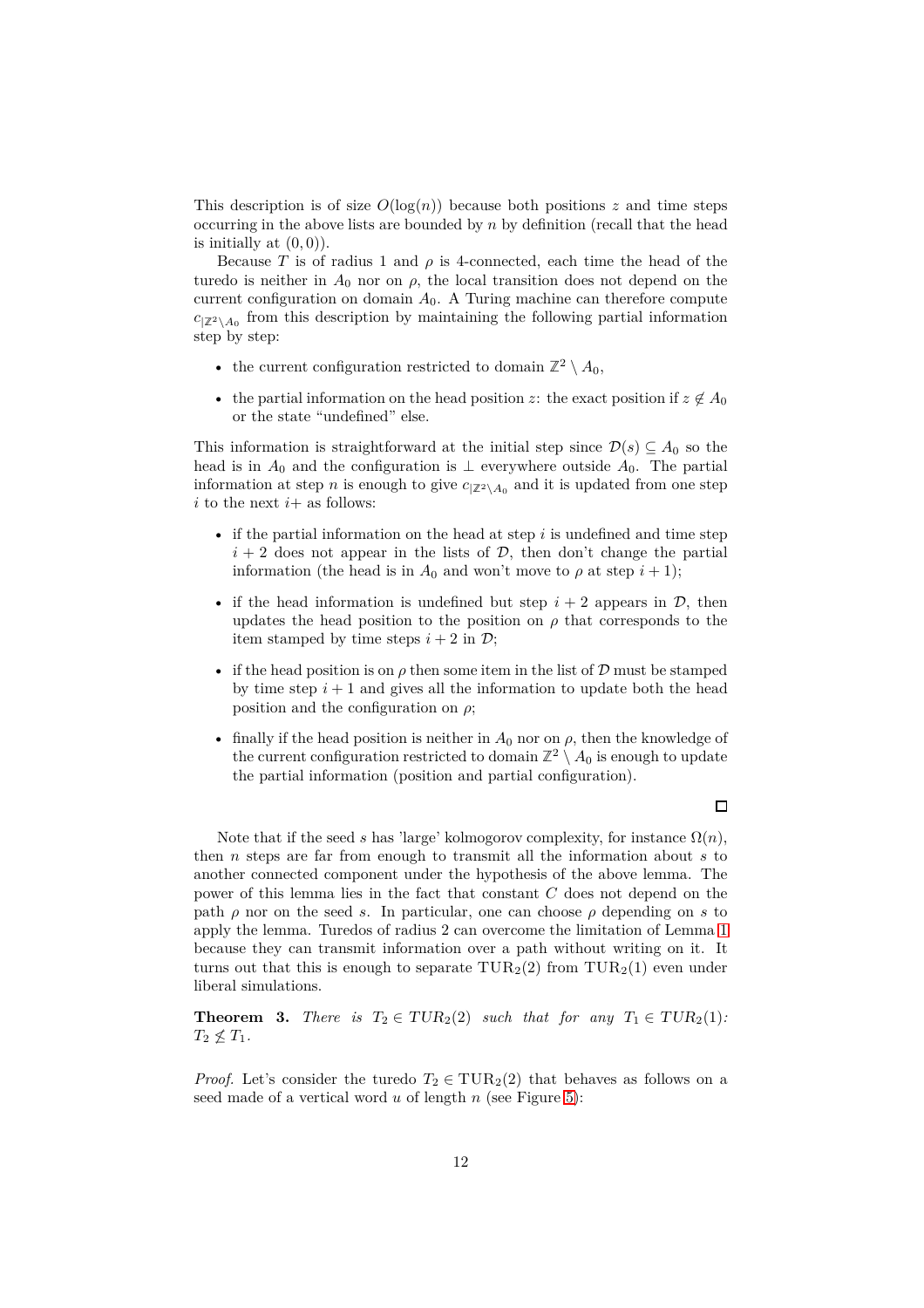<span id="page-12-0"></span>

Figure 5: Orbit of turedo  $T_2$  starting from a seed  $u$  of length  $n$  (in red) with the head initially in the position shown in dark yellow. The last part of the orbit is shown in orange.

- it copies *u* to the right by making zigzags and does this *n* times (it implements a unary counter initialized to the length of *u* while making copies);
- it then moves one cell to the right without making copies (and thus leaving an empty column above);
- it then do again *n* copies of *u* by zigzag while moving to the right (note that the first copy can be done because  $T$  has radius 2);
- at the end of the last copy it goes around the last bloc of *n* copies by the north side until it encounters the empty column and then goes down into it until it is blocked.

Denote by  $z_N$  and  $z_S$  the northmost and southmost positions of the last sequence of *n* south moves of the head (see Figure [5\)](#page-12-0), and by  $t<sub>N</sub>$  and  $t<sub>S</sub>$  the respective time steps at which the head is at position  $z_N$  and  $z_S$ . Note that  $t_S$  is  $O(n^2)$ and it is the final step of the orbit considered here.

Now suppose by contradiction that there is some  $T_1 \in \text{TUR}_2(1)$  such that  $T_2 \leq T_1$ . Denote by *k* the time rescaling factor and *b* the block size involved in this simulation. Let's suppose that  $n$  is large enough (to be precised later) and that *u* has large kolmogorov complexity, let's say  $\Omega(n)$ . Consider a global initial state  $s_1$  for  $T_1$  from which starts a correct simulation of the run of  $T_2$ . When the simulation reaches step  $kt_N$ , the head of  $T_1$  is inside bloc  $b \otimes z_N$  and there must be a finite 4-connected path  $p_1, \ldots, p_m$  of empty positions from this position to some position inside bloc  $b \otimes z_S$  because  $T_2$  has to simulate the state changes made by  $T_1$  between steps  $t_N$  and  $t_S$  along the vertical segment of positions from  $z_N$  to  $z_S$ . Let  $\rho$  denote the infinite path that extends  $p_1, \ldots, p_m$  infinitely to the north from  $p_1$  and infinitely to the south from  $p_m$ .

We claim that there is a bound  $C_0$  depending only on  $T_1$ ,  $b$  and  $k$ , but not on *n* and neither on *u*, such that the run of  $T_1$  starting from global state  $s_1$  until time step  $kt_N$  crosses at most  $C_0$  times path  $\rho$ . First, by choice of  $p_1, \dots, p_m$ , such crossings can only happen at positions of  $\rho$  that are either at the north of  $p_1$  or at the south of  $p_m$ . The simulation is liberal, so the head of  $T_1$  has some freedom of move but it must always remain at a bounded distance from the block corresponding to the simulated head position of  $T_2$  during intermediate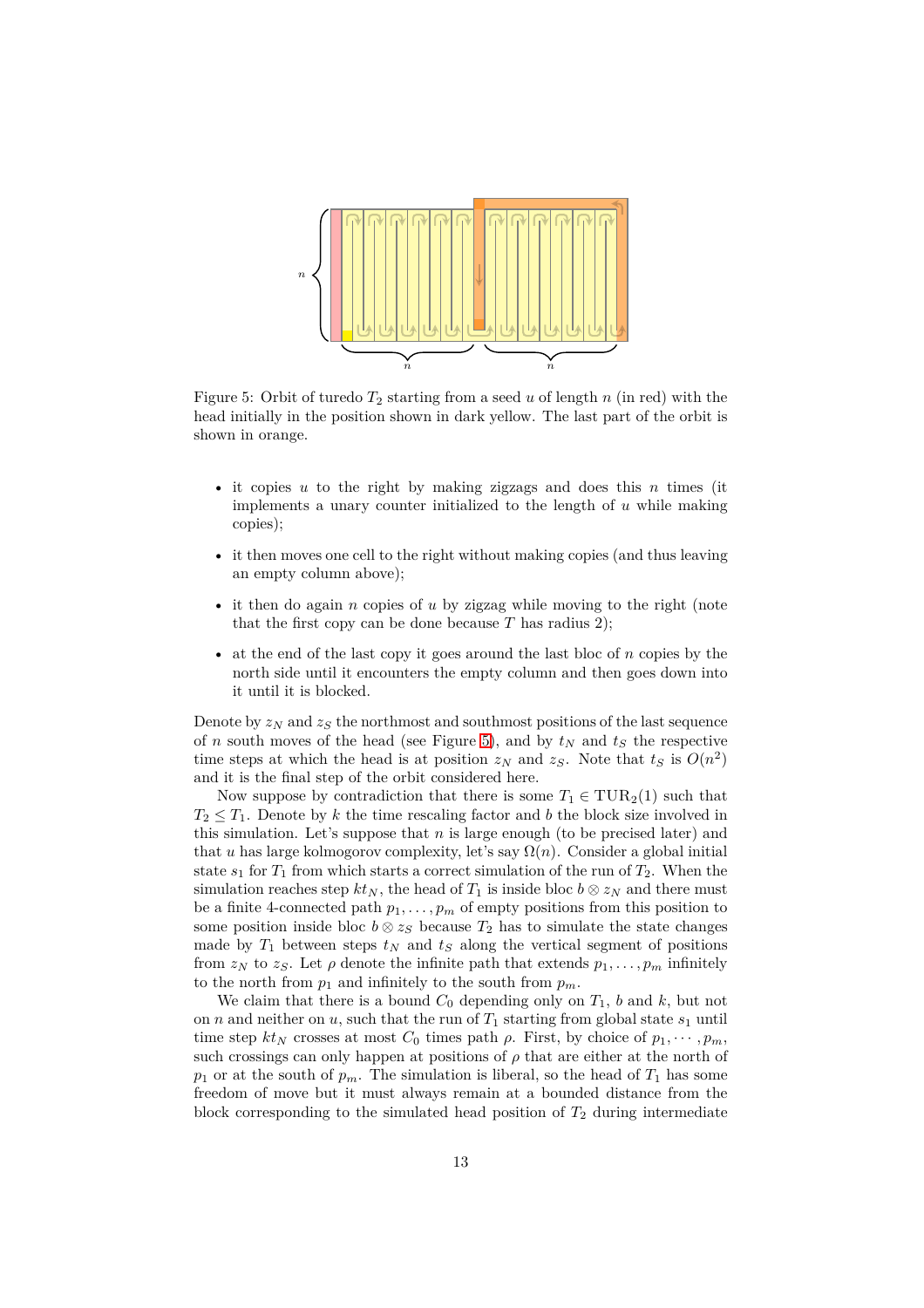steps, precisely: if the head of  $T_2$  is at position *z* at time step *t*, then the head of *T*<sup>1</sup> must be inside block *b* ⊗ *z* at time step *kt* and therefore at distance at most *k* of block  $b \otimes z$  during time steps between kt and  $k(t + 1)$ . A position is therefore potentially reachable by  $T_1$  before time step  $kt_N$  only if it is at distance at most *k* from a block  $b \otimes z$  such that position  $z$  in the run of  $T_2$  is visited before time step  $t_N$ . The key observation is that in the run of  $T_2$ , there are only finitely many positions that are visited before time  $t<sub>N</sub>$  and at distance less than  $k$  from either  $z_N$  or any position at the north of it, or from  $z_S$  or any position at the south of it. From this we deduce that  $\rho \setminus \{p_1, \ldots, p_m\}$  is crossed a bounded number of times  $C_0$  by the head of  $T_1$  before time step  $kt_N$ . The claim that  $\rho$ is crossed at most  $C_0$  times before time step  $kt_N$  follows since  $\{p_1, \ldots, p_m\}$  are by definition empty before this time step.

Finally, note that path  $p_1, \ldots, p_m$  cannot move away more than distance *k* from blocks *b* ⊗ *z*<sub>*N*</sub> to *b* ⊗ *z*<sub>*S*</sub>, so if *n* is large enough, the domain of *s*<sub>2</sub> is guaranteed to lie entirely inside the left connected component  $A_0$  of  $\mathbb{Z}^2 \setminus \rho$ . Similarly, the blocks containing the encoding of the rightmost copy of *u* must lie entirely inside  $\mathbb{Z}^2 \setminus A_0$ . In particular, the configuration *c* of  $T_1$  reached at step  $kt_N$  must be such that  $K(c_{\vert \mathbb{Z}^2 \setminus A_0}) \in \Omega(n)$  by choice of *u*. However, Lemma [1](#page-10-0) applied at step  $kt_N$  to  $T_1$  and  $\rho$  gives:  $K(c_{\vert \mathbb{Z}^2 \setminus A_0}) \leq C \log(kt_S) \in O(\log(n))$ which is a contradiction for large enough *n*.  $\Box$ 

### <span id="page-13-0"></span>**4 Universality Results**

### **4.1 Radius 3 in 2D under Rigorous Simulations: the Heat Sink Trick**

Theorem [2](#page-8-0) shows that no turedo of radius 1 can be universal for  $\text{TUR}_2(1)$ under rigorous simulations. We show that this is however possible with radius 3. In order to achieve universality, four key behaviours must be performed by our turedo at each simulation step. It needs to read all necessary information of neighbouring blocks, compute the next simulation step, write the computed letter and exit the current block (entering the correct next one). Figure [6](#page-14-0) illustrate those behaviours. To rigorously simulate a turedo of radius 1, it seems natural to perform the 3 behaviours interacting with neighbours on the edge of the block, each on its layer, motivating a radius 3. But as we are dealing with universality, the so called necessary information is not only the letters of neighbouring blocks but also the transition table defining the simulated turedo. Carrying this information has a direct impact on the width of the reading and writing layer, we propose an intertwined zigzag to merge the space occupied by those two, keeping the radius 3 and taking full advantage of it.

<span id="page-13-1"></span>**Theorem 4.**  $\mathcal{U}_2^{\leq R}(1) \cap TUR_2(3) \neq \emptyset$ .

*Proof.* We show that there is  $T_3 \in \text{TUR}_2(3)$  such that for all  $T_1 \in \text{TUR}_2(1)$ :  $T_1 \leq_R T_3$ . Denote  $T_3 = (A_3, Q_3, \delta_3)$ . Let's take  $T_1 \in \text{TUR}_2(1)$  some 2D turedo,  $T_1 = (A_1, Q_1, \delta_1)$ , a configuration  $c_1 \in A_1^{\mathbb{Z}^2}$  $\frac{1}{1}$  and describe how  $T_3$  simulates it with square blocks  $R_{(n,n)}$  and  $n=0 \text{ mod } 4$ . We first focus on the organisation of transmittable information in a given block  $B$ , *i.e.* the transition table  $\delta_1$  and the letter  $a_1 \in A_1$  in this position in  $c_1$ . To be accessible to the neighbouring blocks, this information is present on the outside edges of *B*, repeated on each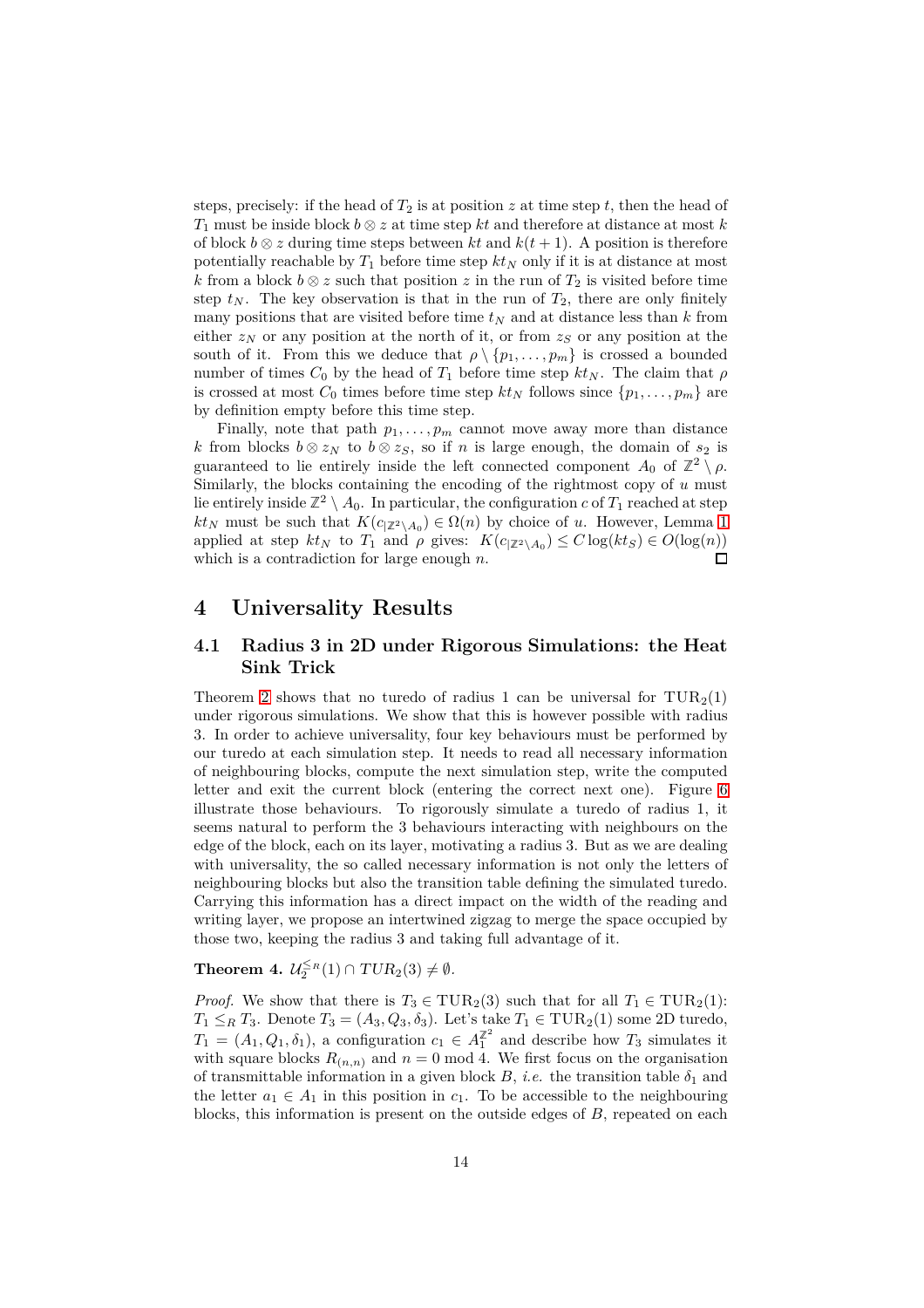<span id="page-14-0"></span>

Figure 6: Behaviour, in one block, of the presented 2D radius 3 turedo  $T_3 \in$  $\mathcal{U}_2^{\leq R}(1)$ . The light blue rectangles represent the information to read of the neighbouring cells. In this example, a letter of *A*<sup>1</sup> is encoded by 3 letters of *A*3. We can see the 2 padding cells, the transition table (here of arbitrary small size for readability of the figure), the buffer of size 12 (to contain 4 letters of *A*<sup>1</sup> encoded), the padding, the letter of the block encoded by 3 letters of *A*<sup>3</sup> repeated 4 times each and again the the padding, the buffer, the table and the last 2 padding cells. The arrows represent the path followed by the turedo, entering the block in the bottom left of the figure. The blue part reads the content of the adjacent blocks, the grey one allows for turning, the orange one is where the computing takes place, the red one fetchs the computed letters (and writes them on the faces that will not be visited again before exiting the block) and the green one finishes to write the letters and exits to the next block.

edge such that  $B(0, i) = B(i, n - 1) = B(n - 1, n - 1 - i) = B(n - 1 - i, 0).$ Considering a partial onto letter decoding map  $\gamma: A_3^m \to A_1$  with  $m \in \mathbb{N}$ , the organisation on one edge of  $B$  is the following. The first two positions  $B(0,0)$  and  $B(0,1)$  are empty or irrelevant, then the next  $3m|A_1|$  positions from  $B(0,2)$  to  $B(0,3m|A_1|+1)$  are the encoding of the transition table with *γ* (which we assume to be a multiple of 4 without loss of generality). Positions  $B(0,3m|A_1|+2)$  to  $B(0,m(3|A_1|+4)+1)$  are reserved for a buffer in which 4 letters will be encoded (the ones contained in the 4 neighbouring blocks). Then  $m(3|A_1| + 4) + 2$  positions are empty or irrelevant, from  $B(0, m(3|A_1| + 4) + 2)$ to  $B(0, 2m(3|A_1| + 4) + 3)$ , to allow the block to be spacious enough for the computation. Following that is written  $u \in A_3^{4m}$  such that  $u(4i + k) = \gamma(a_1)(i)$ for all  $0 \leq k < 4$  (the redundancy is present to ensure proper reading later). Then again, from  $B(0, 2m(3|A_1| + 6) + 4)$  to  $B(0, 3m(3|A_1| + 4) + 2m + 5)$ is some irrelevant padding followed by the  $4m$  sized buffer, the  $3m|A_1|$  sized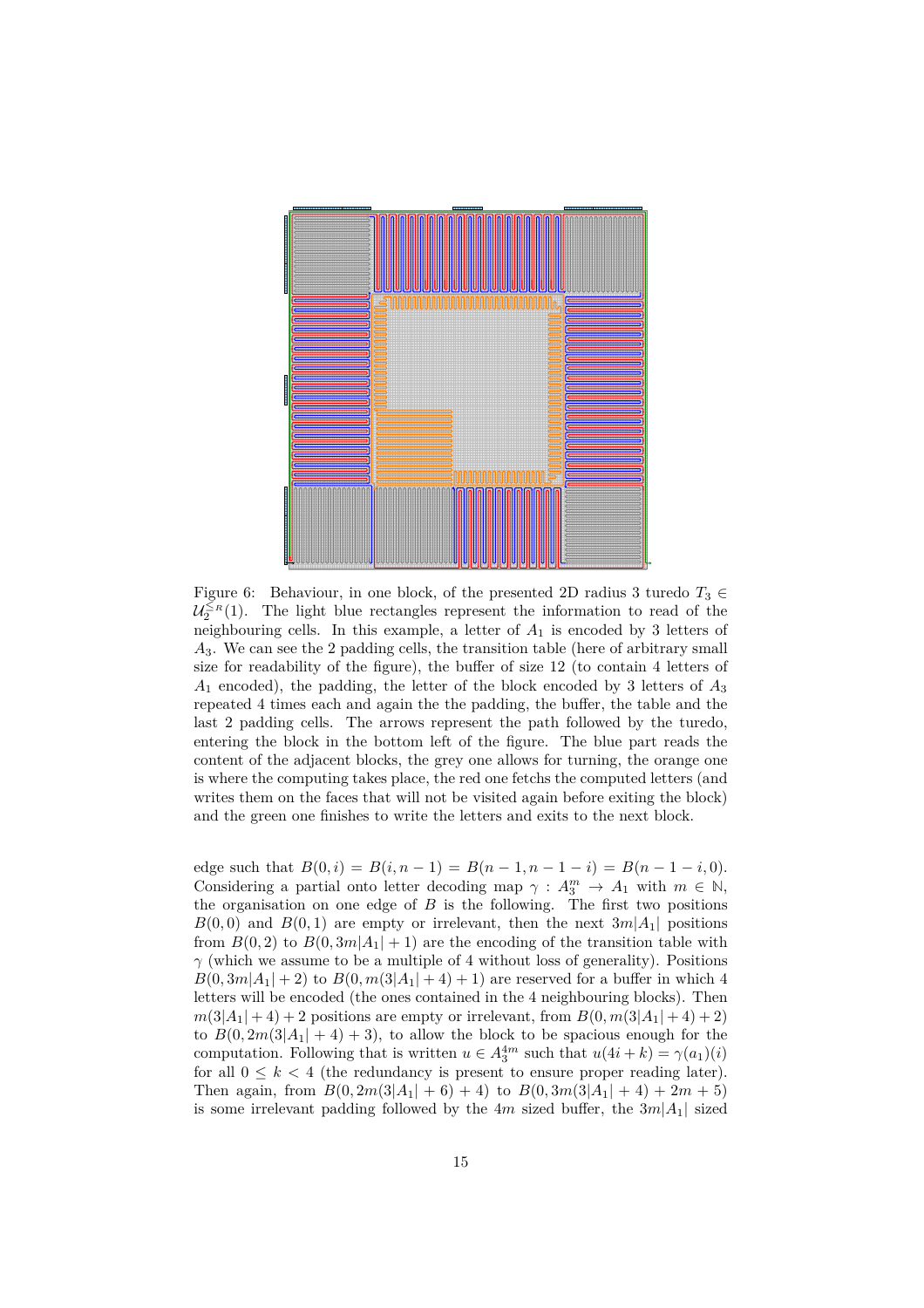transition table and 2 irrelevant position, finishing at  $B(0, m(12|A_1| + 20) + 7)$ . An illustration of this distribution is represented in figure [6.](#page-14-0)

Let's now describe the behaviour of  $T_3$  in a block to achieve universality. As all necessary information to compute is contained in a  $m(3|A_1| + 4)$  letters long word on  $A_3$ , we base our construction on two types zigzags of this size: the square and the heat sink. A square gadget of even size *k* is a back and forth *k/*2 times of a *k* sized line during which the content of the original line is replicated on each four sides of the created square. This copy is possible thanks to the radius of  $T_3$  being greater than 2. Its main use is to keep and spread information while cornering. A heat sink gadget is a zigzag with each back and forth being spaced by 2. The radius  $3$  of  $T_3$  allows the heat sink to still copy information from the previous zag during a zig. Its purpose is to acquire and transmit data laterally while being intertwined with another heat sink. Both gadget and the simulation of a block are illustrated in figure [6](#page-14-0) to illustrate the following explanation.

*T*<sub>3</sub> enters a block *B* at position  $B(0, 2)$  (or  $B(2, n-1)$ ,  $B(n, n-3)$ ,  $B(n-3, 0)$ ) up to rotation), it first continues forward by 2 (until reaching  $B(2, 2)$ ) then turns 90◦ counter-clockwise and starts a square gadget, initialised by the copy of the transition table and empty buffer available at distance 3. Those squares will be performed at each corners of the block with in between a heat sink which will both transmit the transition table already collected earlier and approach the outside edge of the neighbouring block at distance 3, reading its information and filling the buffer. (The heat sink has access to only half of this information but it has been taken care of by the redundancy detailed earlier). Once the information of all four neighbouring blocks collected, right after the last letter has been read,  $T_3$  turns toward the center of the block, using the space left by the padding, performing one more square gadget. With a big enough transition table and a well chosen encoding, computing the next transition of  $T_1$  can be performed in a square the size of the buffer and transition table encoded. As the only way to leave the center of the block is now a path of width 1, *T*<sup>3</sup> must transmit its computation before rejoining the edge of the block. It does so with a zigzag that follows along the the inside of the reading heat sink. This information is then retrieved by the writing process, with a heat sink intertwined with the reading one. The writing process writes on the edge of the block on the faces before the exit one and at distance 1 after. When following a square gadget, it copies the transition table and writes an empty buffer (which is possible because the square not only corners but copies information on all its sides), when following a reading gadget, it creates a heat sink gadget of its own, fetching the computed information and writing it on the face of the block. Lastly, once all the writing has been done,  $T_3$  finishes filling its block by going back to the exit edge, following the writing path which had been shifted to the inside by 1 to allow for this, copying everything from the reading path to effectively write it on the edge making it attainable and finally  $T_3$  exits the block at distance 2 from the corner.  $\Box$ 

# **4.2 The Power of Third Dimension and Liberal Simulations**

Having a third dimension available allows for a lot more freedom to simulate a turedo. Let us first focus on  $\text{TUR}_3(1)$  and rigorous simulations. In dimension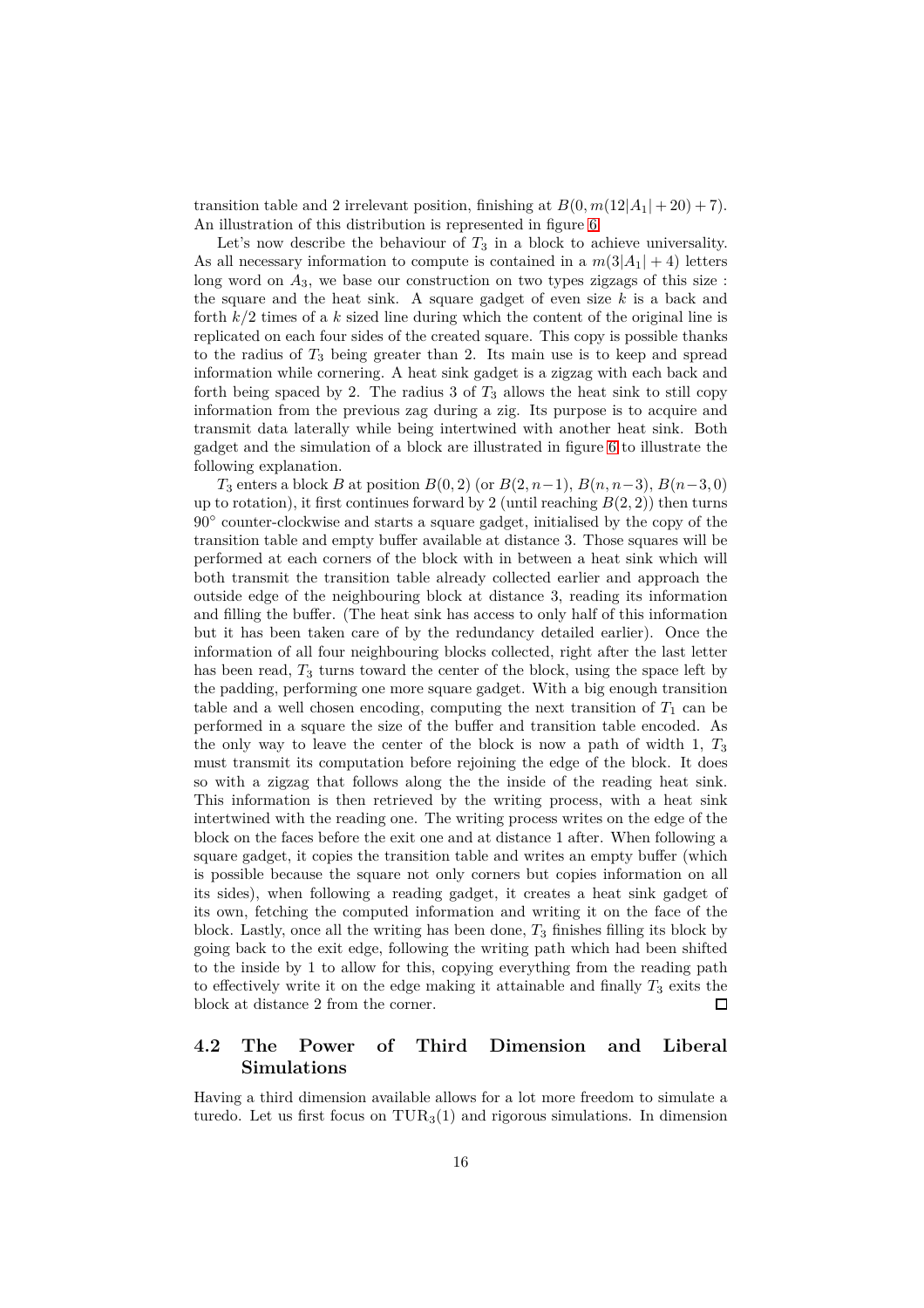<span id="page-16-1"></span>

Figure 7: One block of the presented 3D radius 1 turedo  $T \in \mathcal{U}_3^{\leq R}(1)$ . At this stage *T* comes from the block above, the front and left blocks are also nonempty and the others are empty. *T* will exit the block by entering the next block at its right. On the right is represented the disposition of information. The light blue cubes are information to read in adjacent blocks and the red ones are information written by *T* in the considered block. In this example, a letter of *A*′ is encoded by 2 letters of *A*, the transition table is of arbitrary small size for readability and they are written in a cross on the faces of blocks. On the left is the behaviour of *T* in the same considered block, in blue is the reading phase (building also a skeleton), in orange the computation phase, in red the writing phase and in green the exit phase.

2 we had to use the heat sink trick to gather all required information and we used a radius of 3 to accommodate for a reading, a writing and an exiting layer. The third dimension allows us to shrink the radius to 1 thanks to its crossing capabilities. The trick to achieve this is to have a marker to indicate if the neighbouring block is empty or not, to prevent trying to read in spaces where the turedo will have to write later on.

# <span id="page-16-0"></span>**Theorem 5.**  $\mathcal{U}_3^{\leq R}(1) \cap TUR_3(1) \neq \emptyset$ .

*Proof.* We show that there is  $T \in TUR_3(1)$ ,  $T = (A, Q, \delta)$ , such that for all  $T' \in \text{TUR}_3(1)$ :  $T' \leq_R T$ . Denote  $T' = (A', Q', \delta')$ . For a block *B*, the transmittable information is organised on the faces as follow. In the center of each faces, a marker is written, indicating that information is present. On the face of the block facing the next block (the exit face), added to the presence marker, is an empty cross of width 1 with only at its end a stop marker indicating the end the block. Surrounding it is a cross of width 3 in which is written the transition table and a buffer big enough to accommodate for the encoding of 6 letters of *A*′ and one state from *Q*′ (with the size of the transition table and the buffer plus 1 left before writing). On the face of the block facing other empty blocks, the same crossing pattern is used to only write the presence marker and the computed letter at distance 2 of the center of the face. See figure [7](#page-16-1) for this organisation on an example.

*T* has the following behaviour in a block, also illustrated in figure [7.](#page-16-1) First, *T* performs a reading phase : entering a block by the middle of a face, it travels straight to the edge of the face until reading the stop marker. We assume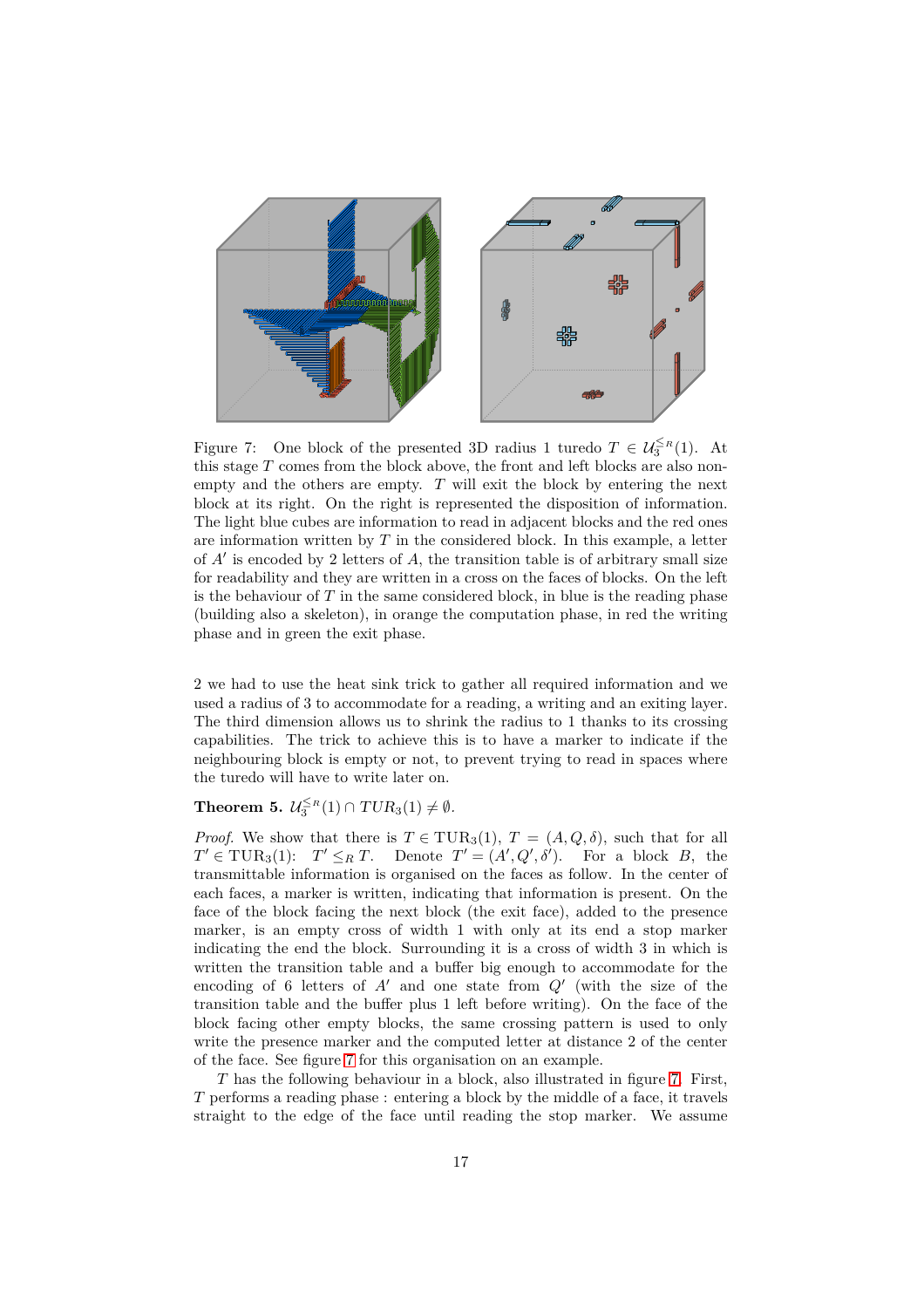*T* entering by the middle of the face as it truly enters at distance one of the middle but this shift of one position in one direction can be remembered and corrected immediately after entering. This allows *T* to turn and go back toward the center, reading the transition table and the buffer. All this information gathered, *T* follows a fixed path composed of shrinking zigzags, staying in the planes formed by the 3D cross centered in the block (hence the peculiar way we place information, to reserve space for this path). Doing so, it reaches the center of each face while carrying the transition table and filling the transition buffer when a presence marker is read. As the order in which the faces are visited is fixed, *T* can store in its head state which neighbouring blocks are empty. This reading phase has the added benefit to have created a skeleton in the block, enabling easy travel for the following phases. Next *T* enters the computing phase consisting of a square zigzag, using the transition table and the now filled buffer carried previously and so present in all the branches of the centered 3D cross. Once the next step of the simulation computed, *T* can carry the letter to encode following the skeleton and write it on all previously identified faces except the exit one. The last phase, the exit one, consists in carrying the encoded letter to the exit face, retrieve on the centered 3D cross the transition table and the buffer (reset with the new state and letter of the computed transition) and writing all this information as previously presented thanks to square and triangular zigzags. Finally *T* exits to the next block, at distance one of the center of the face (to get around the reading skeleton).  $\Box$ 

The combination of 3D and liberal simulations allows to shrink the radius of any turedo to 1. In this construction, the computation of simulated transitions is done internally in the simulating turedo's head. The challenging part however is in acquiring the states of distant neighbors. Thankfully the liberal nature of the simulation allows travel through empty blocks and the 3D enables crossing paths without intersection. Still, a rigorous organisation is needed in order to prevent overlapping.

<span id="page-17-0"></span>**Theorem 6.** For any radius r and any  $T_r \in TUR_3(r)$  there is  $T_1 \in TUR_3(1)$ *such that*  $T_r \leq T_1$ *.* 

*Proof.* Let  $r \in \mathbb{N}_+$  and  $T_r \in \text{TUR}_3(r)$ ,  $T_r = (A_r, Q_r, \delta_r)$ . We build  $T_1 =$  $(A_1, Q_1, \delta_1)$ , with  $Q_1$  big enough to encode in one state a position  $z \in \mathbb{Z}^3$ modulo 2*r* of each dimension and the  $|B_3(r)|$  neighbouring letters. This allows for an instant computation of  $\delta_r$  once all needed information is gathered. Let *b* be the block size, the critical aspect of this simulation is for  $T_1$  to visit all blocks  $b \otimes z'$  with  $z' \in z + B_3(r)$  for each simulation step. Therefore we have to assign non intersecting exploration paths for all positions at distance less than 2*r*. To achieve this, we define  $C = \{0, ..., 8r^3 - 1\}$  a set of colors and we assign the color  $(z_1 \mod 2r) + 2r(z_2 \mod 2r) + 4r^2(z_3 \mod 2r)$  to the block  $b \otimes (z_1, z_2, z_3)$ . By taking  $b = 8r^3l + 7$  with  $l \in \mathbb{N}_+$ , in each block, for each color  $c \in \mathcal{C}$ , we can reserve tubes of width *l* following the edges of a centered cube of edges of length  $lc + 1$  and the direct extension of said edges to the face of the block (see figure [8b\)](#page-18-2). This creates reserved spaces for each color consisting of centered nested cubes. Those cubes fill a space of  $8r^3l$ , we add 1 to have a proper center and 6 to have some padding near the faces of the blocks (we will discuss its necessity later). Note that *l* actually doesn't need to be large,  $l = 10$  is enough. On each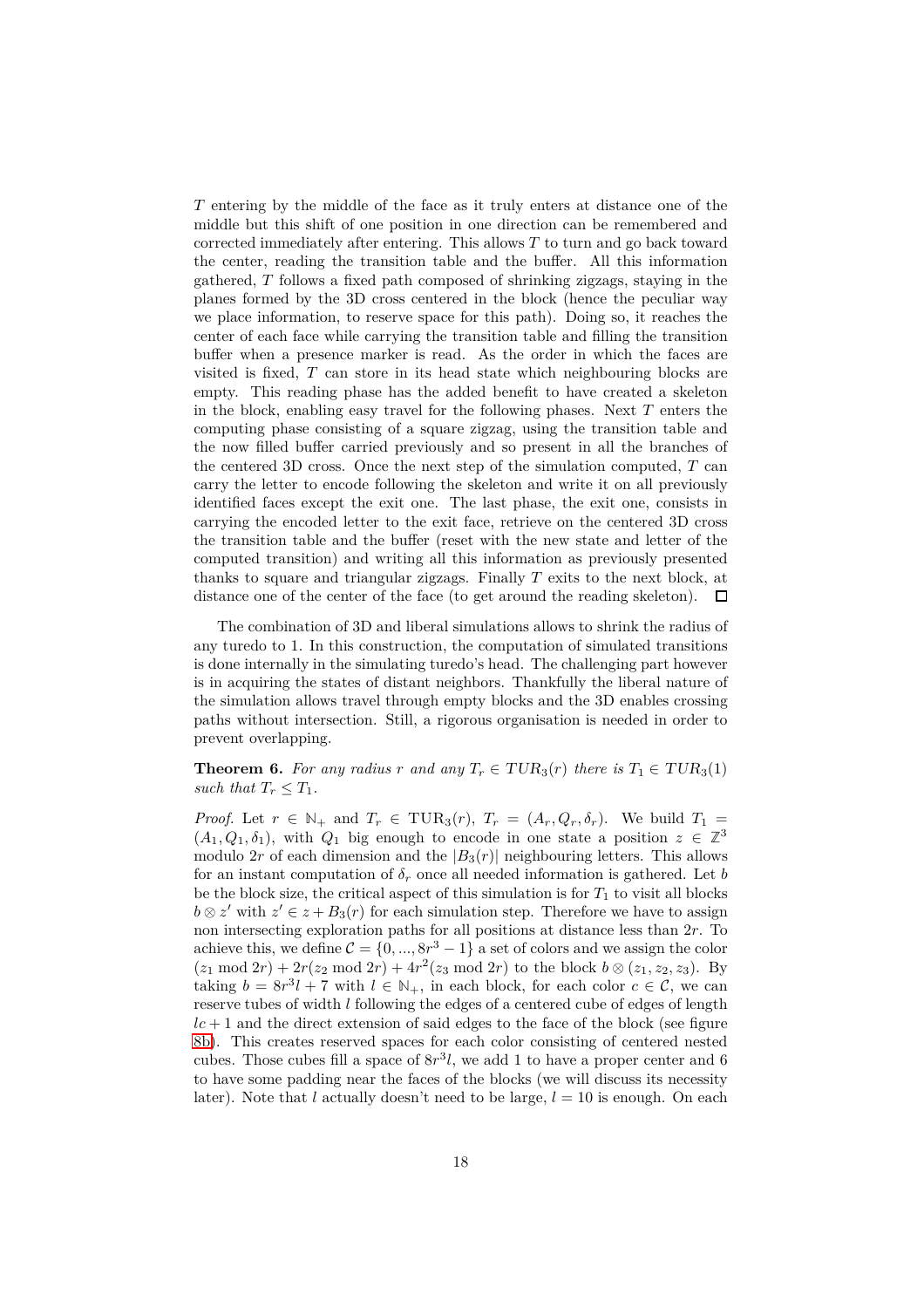face of the block  $b \otimes z$ , the letter  $a \in A_r \subset A_1$  is repeated in a cross pattern (see [8a\)](#page-18-2).

<span id="page-18-2"></span>

(a) The letter  $a \in A_r \subset A_1$  is repeated on all faces in a cross pattern.

(b) Reserved space for the exploration path of color  $c \in$ (c) One face of a block.

Figure 8: Representation of the reserved space for color *c* in block  $b \otimes z$ . In red are the tubes of width *l* on the edges of the centered cube of edges of length  $lc + 1$ . In green are the extensions of said tubes, allowing to reach the reserved space for color  $c$  in the neighbouring blocks, completing the exploration path of color *c* [\(8b\)](#page-18-2). Those extensions also allow the exploration path to access the blue cross containing the letter of position *z* in the configuration (to either read or write)[\(8c\)](#page-18-2).

 $\mathcal{C}$ 

 $F_{T_r}(c_r, z_r, q_r)$  is simulated as follow. Assuming  $T_1$  knows the color  $c \in \mathcal{C}$ of block  $b \otimes z_r$  (which is possible as its position in all directions modulo 2*r* is stored in its head state), we can define a reference starting position to explore the neighbouring blocks by ordering the directions of  $B_3(1)$ . Moreover, this ordering allows to decide a depth-first exploration of the blocks  $b \otimes z'$  with  $z' \in B_3(r)$ passing through each block at most seven times. Once the exploration done, back in block  $b \otimes z$ , the head of  $T_1$  contains all necessary information to compute  $\delta_r$  and all that remains to do is to write the computed letter in a cross pattern on the faces of the block. This is possible following a eulerian path, crossing only on the center of the faces, hence the padding of 2 defined earlier. The 1 padding left is for  $T_1$  to align itself with its next color (which is possible since it knows its current color and has computed to in which block to go next).  $\Box$ 

By combining Theorem [5](#page-16-0) and Theorem [6,](#page-17-0) we get the existence of an intrinsically universal 3D turedo for liberal simulations as expressed in the following corollary.

<span id="page-18-0"></span>**Corollary 1.**  $\mathcal{U}_3^{\leq} \cap TUR_3 \neq \emptyset$ .

# <span id="page-18-1"></span>**5 Discussion**

The problem tackled in this work depends on three parameters (radius, dimension, simulation). Our results give a rather clear picture of the simulation hierarchies in 3D, but we left several open question in the 2D case, in particular: is there a turedo in  $TUR_2(2)$  which is universal for  $TUR_2(1)$ under rigorous simulations? what if we allow liberal simulations? Actually even Theorem [2](#page-8-0) raises questions: the simulation impossibility makes a crucial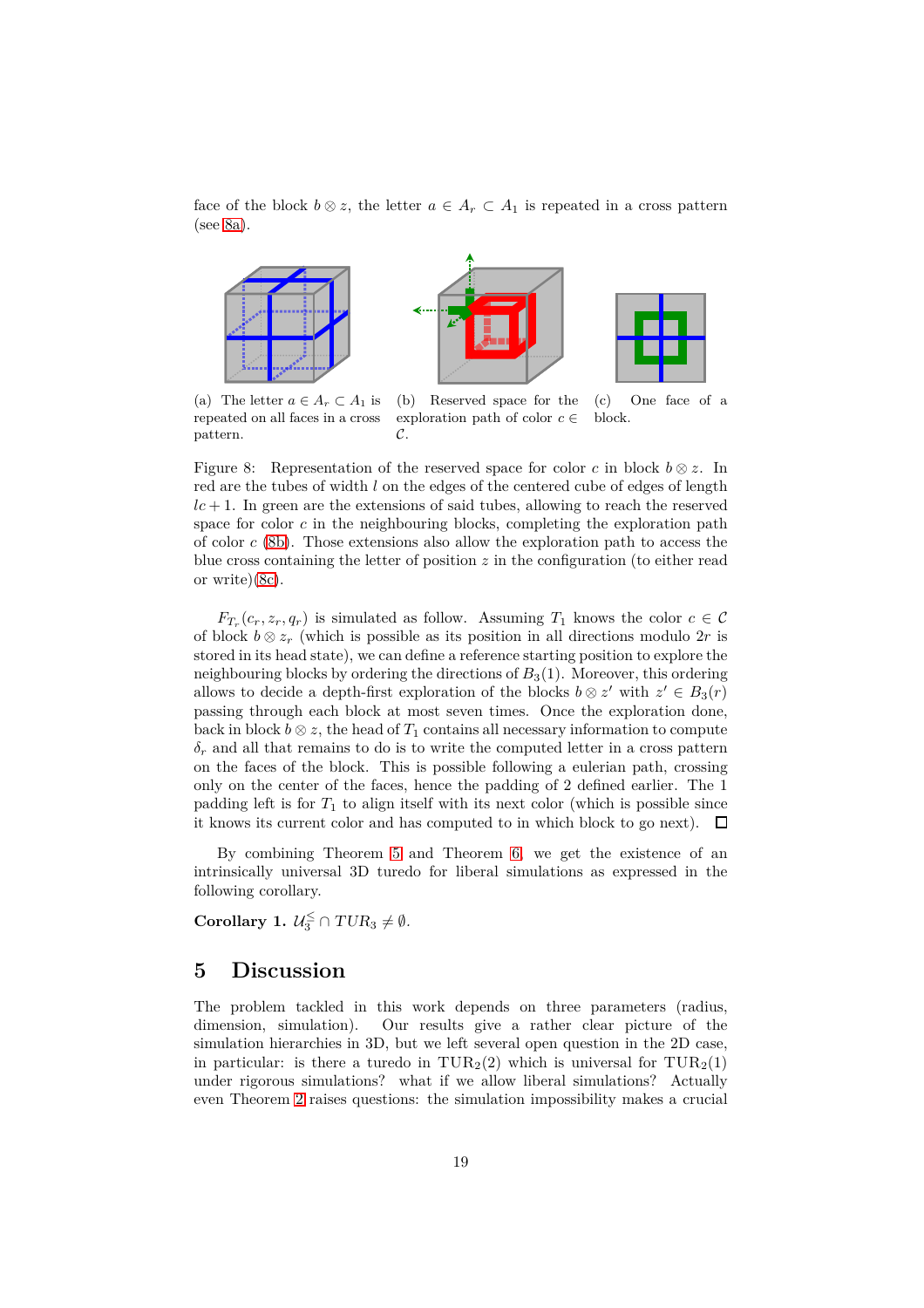use of non-connected seeds, does this impossibility remain if we just ask simulation of orbits starting from connected seeds?

In this work we chose the square lattice in 2D (to simplify and as we also consider the 3D case) whereas oritatami are mostly considered on the hexagonal lattice. We don't expect any significant difference on the simulation hierarchy result by changing from square to hexagonal lattice on a given model (either turedos or oritatami). However, it is not clear that the delay hierarchy for oritatami behaves likes the radius hierarchy for turedos. In particular, we don't know if an analog of Theorem [4](#page-13-1) holds for oritatami. The key difference between a large radius turedo and a large delay oritatami is that the turedo can gather information locally across obstacles, while the oritatami can only probe information around that can be reached by a path of empty positions (because it can only probe by trying to position a small strand of beads).

We end this paper by suggesting the following two directions in order to better understand the gap between turedos and oritatami systems: what if we restrict turedos to 'see' only neighboring positions that can be reached through a path of *r* empty positions? and what if we enrich oritatami systems by a more general 'magnetic' attraction law between beads where pairs of distant beads can still contribute to the total amount of attraction that the free strand at the end of the molecule is trying to maximize (let's say by a quadratic decrease with distance up to some radius)?

# <span id="page-19-2"></span>**References**

- [1] Florent Becker, Diego Maldonado, Nicolas Ollinger, and Guillaume Theyssier. Universality in freezing cellular automata. In *Sailing Routes in the World of Computation - 14th Conference on Computability in Europe, CiE 2018, Kiel, Germany, July 30 - August 3, 2018, Proceedings*, pages 50–59, 2018. [doi:10.1007/978-3-319-94418-0\\\_5](https://doi.org/10.1007/978-3-319-94418-0_5).
- <span id="page-19-5"></span>[2] Laurent Boyer and Guillaume Theyssier. On factor universality in symbolic spaces. In *Mathematical Foundations of Computer Science 2010*, pages 209–220. Springer Berlin Heidelberg, 2010. [doi:10.1007/978-3-642-15155-2\\_20](https://doi.org/10.1007/978-3-642-15155-2_20).
- <span id="page-19-0"></span>[3] Matthew Cook, Yunhui Fu, and Robert T. Schweller. Temperature 1 selfassembly: Deterministic assembly in 3D and probabilistic assembly in 2D. In *SODA2011: Proceedings of the 22nd Annual ACM-SIAM Symposium on Discrete*, pages 570–589, 2011.
- <span id="page-19-1"></span>[4] Marianne Delorme, Jacques Mazoyer, Nicolas Ollinger, and Guillaume Theyssier. Bulking ii: Classifications of cellular automata. *Theor. Comput. Sci.*, 412(30):3881–3905, 2011.
- <span id="page-19-4"></span>[5] David Doty, Jack H. Lutz, Matthew J. Patitz, Robert T. Schweller, Scott M. Summers, and Damien Woods. The tile assembly model is intrinsically universal. In *FOCS2012: Proceedings of the 53rd Annual IEEE Symposium on Foundations of Computer Science*, pages 302–310, 2012.
- <span id="page-19-3"></span>[6] Pierre Étienne Meunier and Damien Woods. The non-cooperative tile assembly model is not intrinsically universal or capable of bounded Turing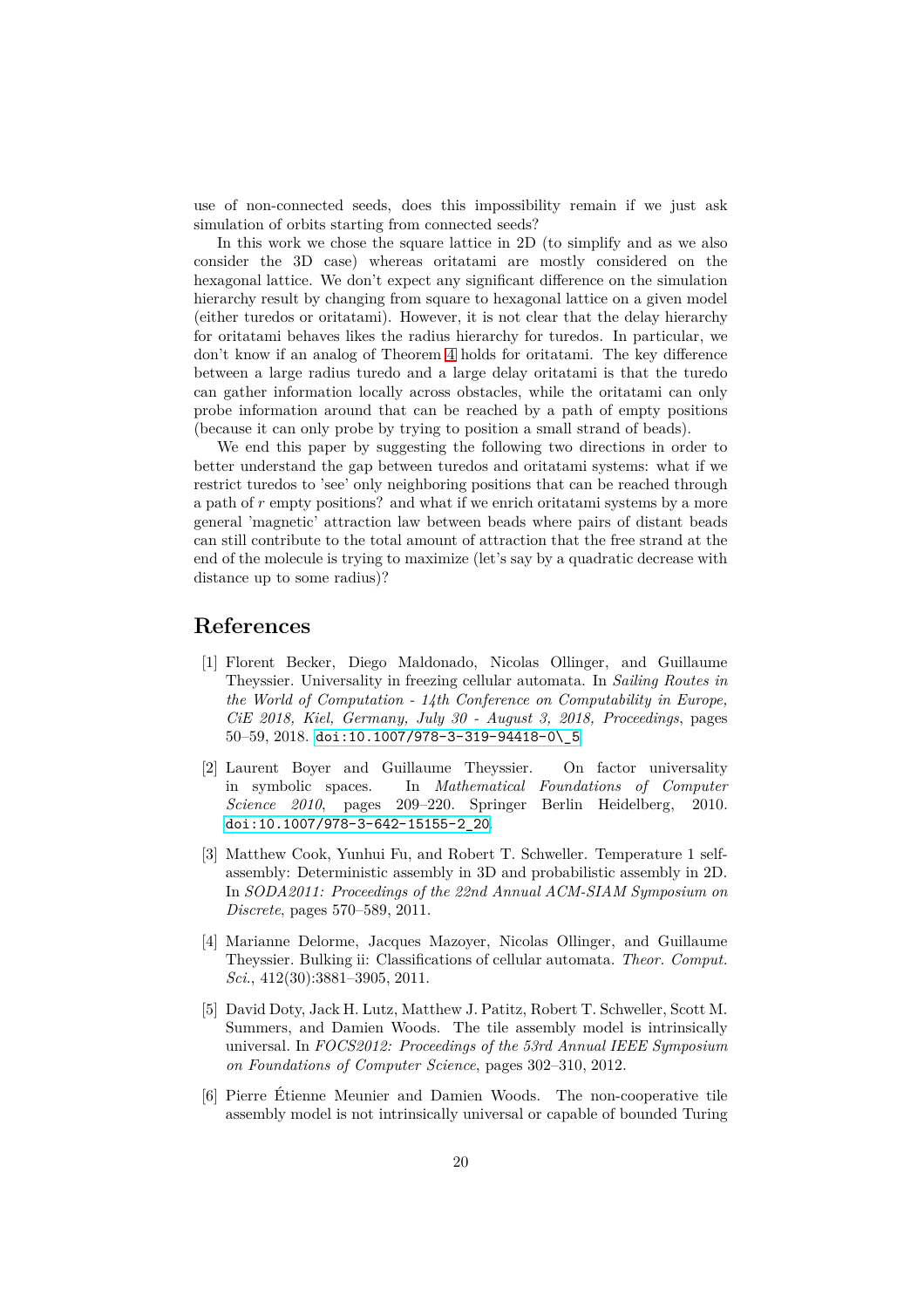machine simulation. In *STOC 2017: Proceedings of the 49th Annual ACM SIGACT Symposium on Theory of Computing*, pages 328–341, 2017.

- <span id="page-20-3"></span>[7] Cody Geary, Guido Grossi, Ewan K. S. McRae, Paul W. K. Rothemund, and Ebbe S. Andersen. RNA origami design tools enable cotranscriptional folding of kilobase-sized nanoscaffolds. *Nature Chemistry*, 13:549–558, 2021.
- <span id="page-20-1"></span>[8] Cody Geary, Pierre-Étienne Meunier, Nicolas Schabanel, and Shinnosuke Seki. Programming biomolecules that fold greedily during transcription. In *MFCS2016: Proceedings of the 41st International Symposium on Mathematical Foundations of Computer Science*, volume 58 of *LIPIcs*, pages 43:1–43:14, 2016.
- <span id="page-20-0"></span>[9] Cody Geary, Pierre-Étienne Meunier, Nicolas Schabanel, and Shinnosuke Seki. Oritatami: A computational model for molecular co-transcriptional folding. *International Jounal of Molecular Sciences*, 9(2259), 2019. [doi:https://doi.org/10.3390/ijms20092259](https://doi.org/https://doi.org/10.3390/ijms20092259).
- <span id="page-20-4"></span>[10] Cody Geary, Pierre-Étienne Meunier, Nicolas Schabanel, and Shinonsuke Seki. Proving the Turing universality of oritatami cotranscriptional folding. In *ISAAC 2018: Proceedings of the 29th International Symposium on Algorithms and Computation*, volume 123 of *LIPIcs*, pages 23:1–23:13, 2018.
- <span id="page-20-2"></span>[11] Cody Geary, Paul W. K. Rothemund, and Ebbe S. Andersen. A singlestranded architecture for cotranscriptional folding of RNA nanostructures. *Science*, 345:799–804, 2014.
- <span id="page-20-5"></span>[12] Cody W. Geary, Pierre-Étienne Meunier, Nicolas Schabanel, and Shinnosuke Seki. Proving the turing universality of oritatami cotranscriptional folding. In Wen-Lian Hsu, Der-Tsai Lee, and Chung-Shou Liao, editors, *29th International Symposium on Algorithms and Computation, ISAAC 2018, December 16-19, 2018, Jiaoxi, Yilan, Taiwan*, volume 123 of *LIPIcs*, pages 23:1–23:13. Schloss Dagstuhl - Leibniz-Zentrum für Informatik, 2018. [doi:10.4230/LIPIcs.ISAAC.2018.23](https://doi.org/10.4230/LIPIcs.ISAAC.2018.23).
- <span id="page-20-8"></span>[13] Jacob Hendricks, Matthew J. Patitz, and Trent A. Rogers. Universal simulation of directed systems in the abstract tile assembly model requires undirectedness. In *2016 IEEE 57th Annual Symposium on Foundations of Computer Science (FOCS)*. IEEE, oct 2016. [doi:10.1109/focs.2016.90](https://doi.org/10.1109/focs.2016.90).
- <span id="page-20-6"></span>[14] James I. Lathrop, Jack H. Lutz, Matthew J. Patitz, and Scott M. Summers. Computability and complexity in self-assembly. *Theory Comput. Syst.*, 48(3):617–647, 2011. [doi:10.1007/s00224-010-9252-0](https://doi.org/10.1007/s00224-010-9252-0).
- <span id="page-20-9"></span>[15] Ming Li and Paul Vitányi. Algorithmic complexity. In *Texts in Computer Science*, pages 101–195. Springer New York, 2008. [doi:10.1007/978-0-387-49820-1\\_2](https://doi.org/10.1007/978-0-387-49820-1_2).
- <span id="page-20-7"></span>[16] Pierre-Etienne Meunier, Matthew J. Patitz, Scott M. Summers, Guillaume Theyssier, Andrew Winslow, and Damien Woods. Intrinsic universality in tile self-assembly requires cooperation. In Chandra Chekuri, editor, *Proceedings of the Twenty-Fifth Annual ACM-SIAM Symposium on*